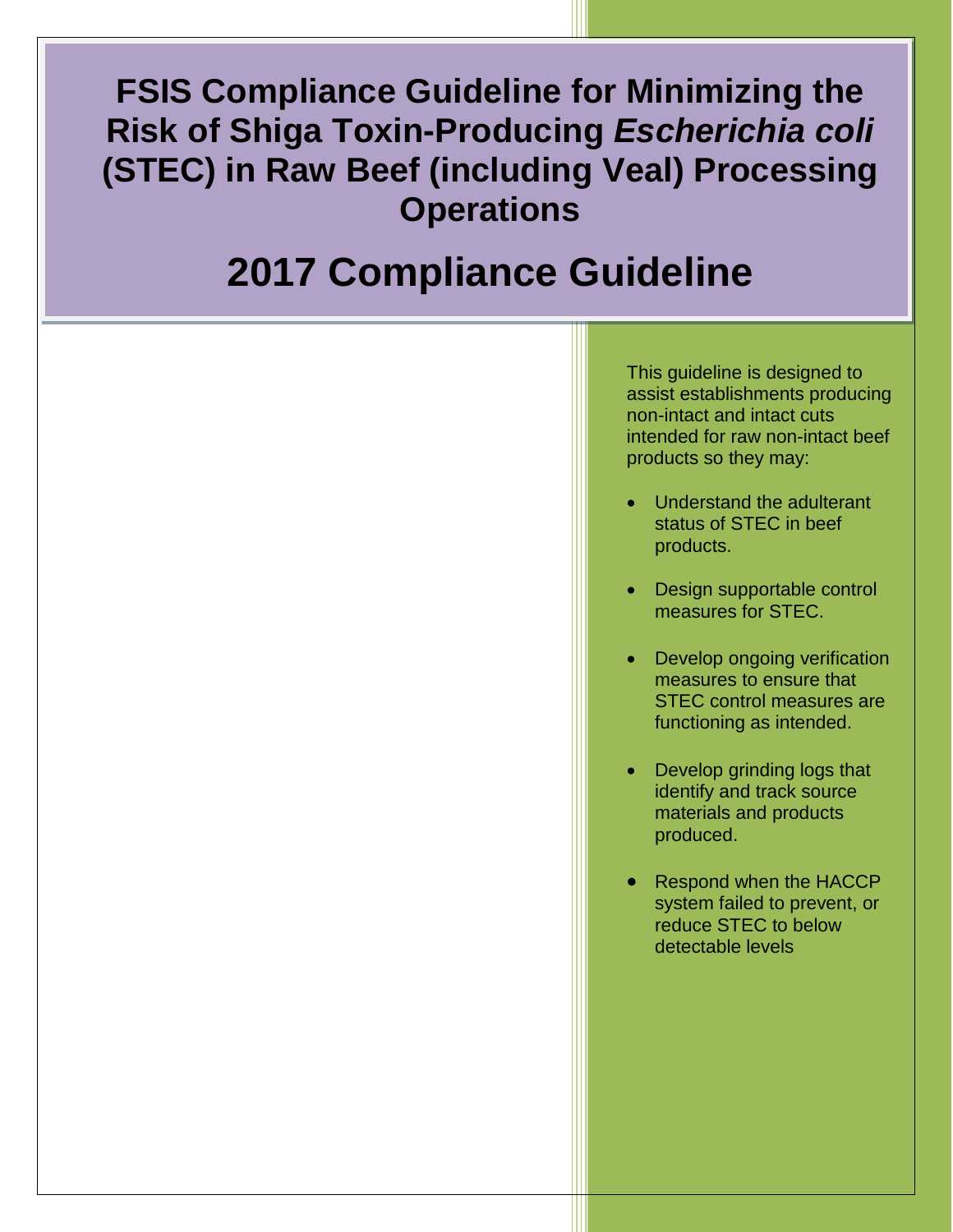# Preface

# <span id="page-1-0"></span>**What is the purpose of this Compliance Guideline?**

The Food Safety and Inspection Service (FSIS) published this guideline to assist small and very small processing establishments that produce raw non-intact beef products (e.g., ground beef and mechanically tenderized beef), raw intact beef products intended for non-intact use, or raw intact beef products where the intended use is not clear. This guideline is designed to help establishments understand the adulterant status of STEC in beef products, design supportable control measures for STEC, develop ongoing verification measures to demonstrate that the HACCP system is functioning as intended to reduce STEC -to below detectable levels, develop grinding logs to track products, and respond to positive STEC sample results.

This document provides guidance to assist establishments in meeting FSIS regulations. This guideline represents FSIS' best practice recommendations, based on the best scientific and practical considerations, and does not necessarily represent requirements that must be met. Establishments may choose to adopt different procedures than those outlined in the guideline. This guideline represents FSIS' current thinking on this topic and should be considered usable as of the issuance date.

This guideline is focused on small and very small establishments in support of the Small Business Administration's initiative to provide small and very small establishments with compliance assistance under the Small Business Regulatory Enforcement and Fairness Act (SBREFA). It is important that small and very small establishments have access to a full range of scientific and technical support, and the assistance needed to establish safe and effective HACCP systems. However, the recommendations in this guideline apply to all FSIS regulated meat establishments, regardless of their size.

FSIS posts policy guidance to the [askFSIS](http://askfsis.custhelp.com/) Website and publishes directives and notices that provide Agency personnel with instructions for testing and other verification activities related to STEC. This guideline brings together the most current policy material and guidance on STEC in beef products, and aids small and very small establishments in understanding the features and preventive measures that are necessary to address STEC in non-intact beef product and product components when designing a HACCP system.

For the purpose of this document:

- When the document references beef; veal is also included
- When the document references non-intact products, also included are:
	- o non-intact product components (e.g., as head meat, cheek meat, and weasand meat);
	- o products intended for non-intact use; and
	- o products where the intended use is unclear.
- Products that are intended for intact use (that will not be ground or otherwise rendered non intact either at Federally Inspected establishments or retail) are not covered by this document, because STEC is not an adulterant in these products (see page 4 for more information).
- The procedures described in this document to reduce STEC will also assist establishments in reducing *Salmonella*.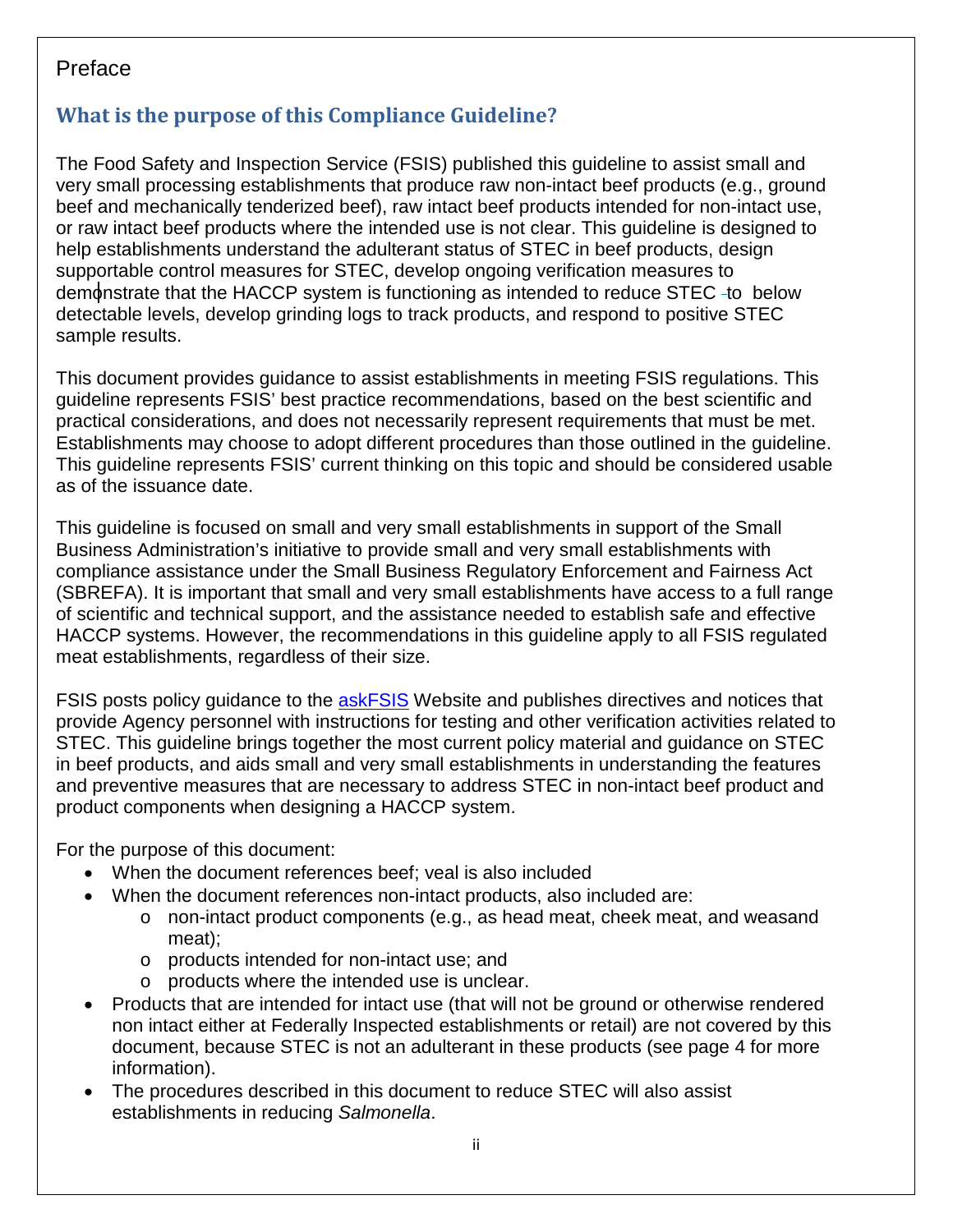# <span id="page-2-0"></span>**What changes have been made to the guideline from the last version?**

This single guideline updates and combines information from the following guidance documents, which will now be considered retired and replaced.

- *Draft Guidance for Small and Very Small Establishments on Sampling Beef Products for Escherichia coli O157:H7* (August 12, 2008)
- *Sanitation Guidance for Beef Grinders* (January 2012)

FSIS has made policy changes since issuing the previous guidelines. FSIS has also issued new revisions of [FSIS Directive 10,010.1,](http://www.fsis.usda.gov/wps/wcm/connect/c100dd64-e2e7-408a-8b27-ebb378959071/10010.1.pdf?MOD=AJPERES) *Sampling Verification Activities for Shiga Toxin-Producing Escherichia Coli (STEC) in Raw Beef Products,* and [FSIS Directive 10,010.2,](http://www.fsis.usda.gov/wps/wcm/connect/01356525-06b7-4f20-af3a-037bf24dc16e/10010.2.pdf?MOD=AJPERES) *Verification Activities for Shiga Toxin-Producing Escherichia Coli (STEC) in Raw Beef Products*, to inspection program personnel. This guideline incorporates current Agency thinking on the use of antimicrobial treatments, establishment sampling programs, and other measures in the establishment's HACCP system.

# <span id="page-2-1"></span>**How can I comment on this guideline?**

FSIS is seeking comments on this guideline as part of its efforts to continuously assess and improve the effectiveness of policy documents. All interested persons may submit comments regarding any aspect of this document, including but not limited to: content, readability, applicability, and accessibility. The comment period will be 60 days after the date of publishing November 6, 2017 and the document will be updated in response to the comments.

Comments may be submitted by either of the following methods:

Federal eRulemaking Portal Online submission at regulations.gov: This Web site provides the ability to type short comments directly into the comment field on this Web page or attach a file for lengthier comments. Go to [http://www.regulations.gov](http://www.regulations.gov/) and follow the online instructions at that site for submitting comments. Mail, including CD-ROMs, and hand- or courier-delivered items: Send to Docket Clerk, U.S. Department of Agriculture (USDA), FSIS, Patriots Plaza 3, 1400 Independence Avenue SW, Mailstop 3782, 8-163A, Washington, DC 20250-3700.

All items submitted by mail or electronic mail must include the Agency name, FSIS, and document title: *FSIS Compliance Guideline for Minimizing the Risk of Shiga Toxin-Producing*  Escherichia coli *(STEC) in Raw Beef (including Veal) Processing Operations*. Comments received will be made available for public inspection and posted without change, including any personal information, to [http://www.regulations.gov.](http://www.regulations.gov/)

Although FSIS is requesting comments on this guideline and may update it in response to comments, FSIS encourages establishments to utilize the information contained in this guideline as it reflects FSIS's current position.

# <span id="page-2-2"></span>**Is this version of the guideline final?**

FSIS will update this guideline in response to comments as necessary.

## <span id="page-2-3"></span>**What if I still have questions after I read this guideline?**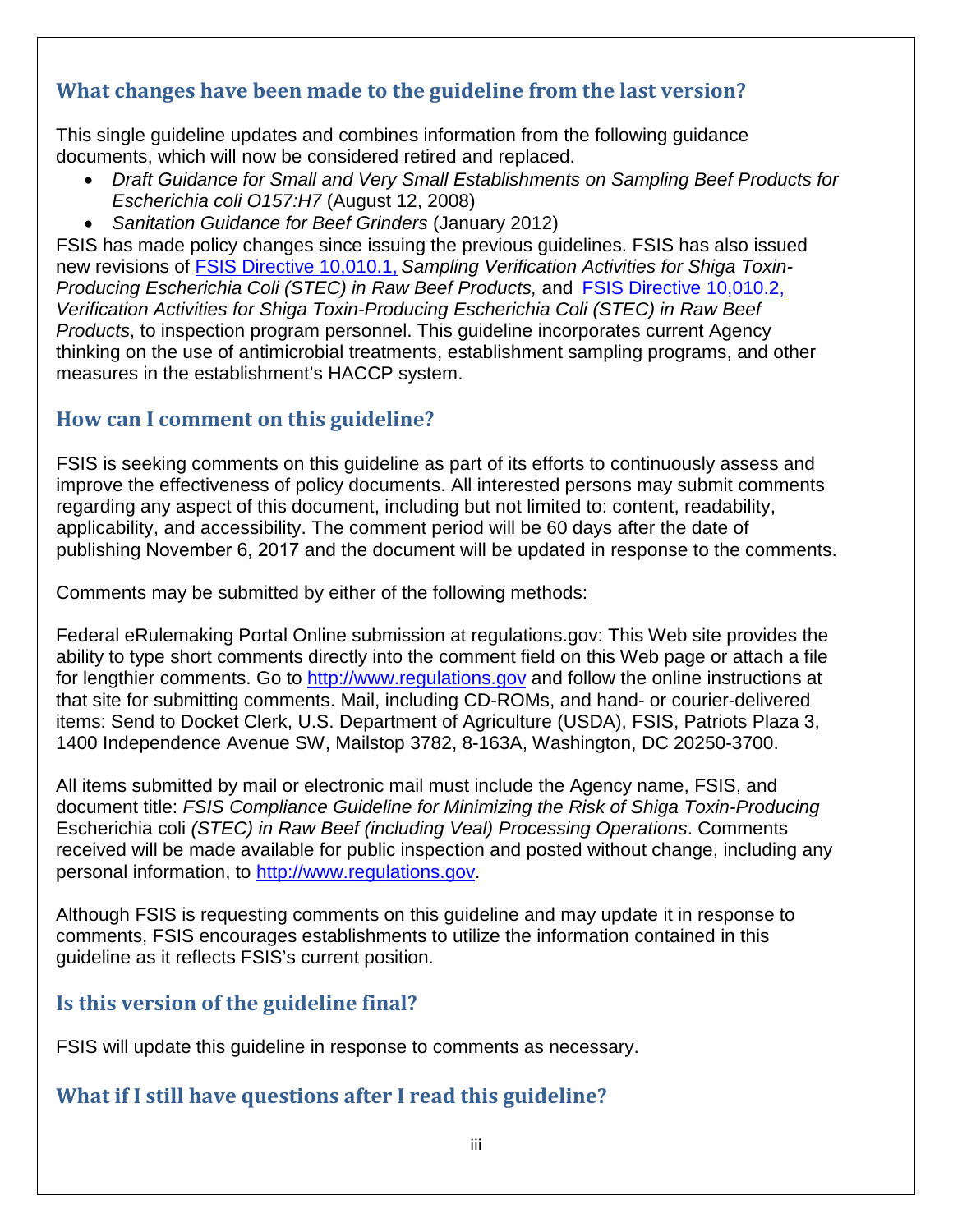If the desired information cannot be found within the Compliance Guideline, FSIS recommends that users search the publicly posted Questions & Answers (Q&As) in the [askFSIS](http://askfsis.custhelp.com/) database or submit questions through [askFSIS.](http://askfsis.custhelp.com/) Documenting these questions helps FSIS improve and refine present and future versions of the Compliance Guideline and associated issuances.

When submitting a question, use the Submit a Question tab, and enter the following information in the fields provided:

Subject Field: Enter: **FSIS Compliance Guideline for Minimizing the Risk of Shiga Toxin-Producing** *Escherichia coli* **(STEC) in Raw Beef (including Veal) Processing Operations** Question Field: Enter question with as much detail as possible. Product Field: Select **General Inspection Policy** from the drop-down menu. Category Field: Select **Sampling** from the drop-down menu. Policy Arena: Select **Domestic (U.S.) Only** from the drop-down menu.

When all fields are complete, press **Continue**.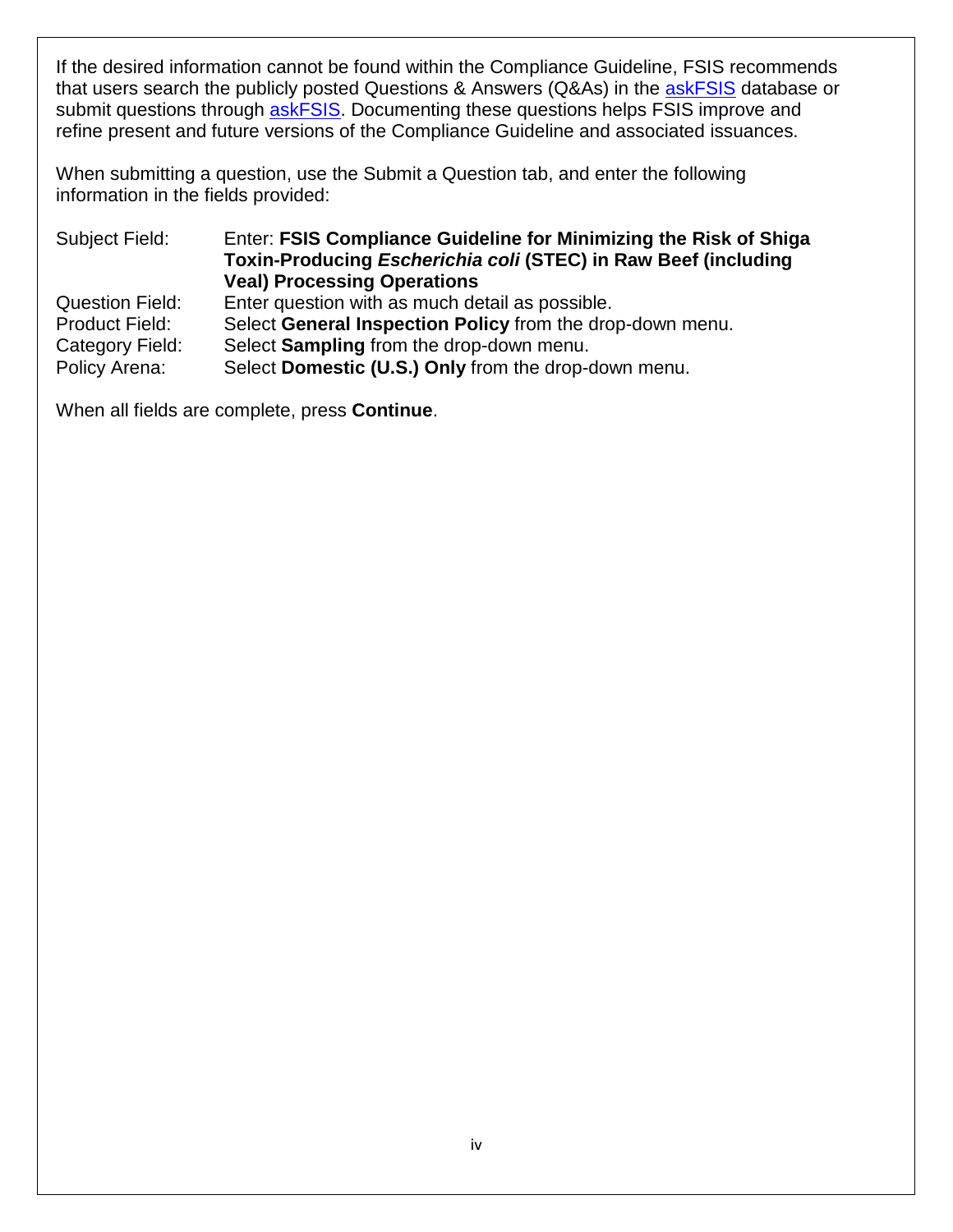# **FSIS Compliance Guideline for Minimizing the Risk of STEC in Raw Beef (including Veal) Processing Operations**

# **Table of Contents**

| Are customary cooking practices or validating cooking instruction labels enough to address STEC in raw non- |  |
|-------------------------------------------------------------------------------------------------------------|--|
|                                                                                                             |  |
|                                                                                                             |  |
|                                                                                                             |  |
|                                                                                                             |  |
|                                                                                                             |  |
|                                                                                                             |  |
|                                                                                                             |  |
|                                                                                                             |  |
|                                                                                                             |  |
|                                                                                                             |  |
|                                                                                                             |  |
|                                                                                                             |  |
|                                                                                                             |  |
|                                                                                                             |  |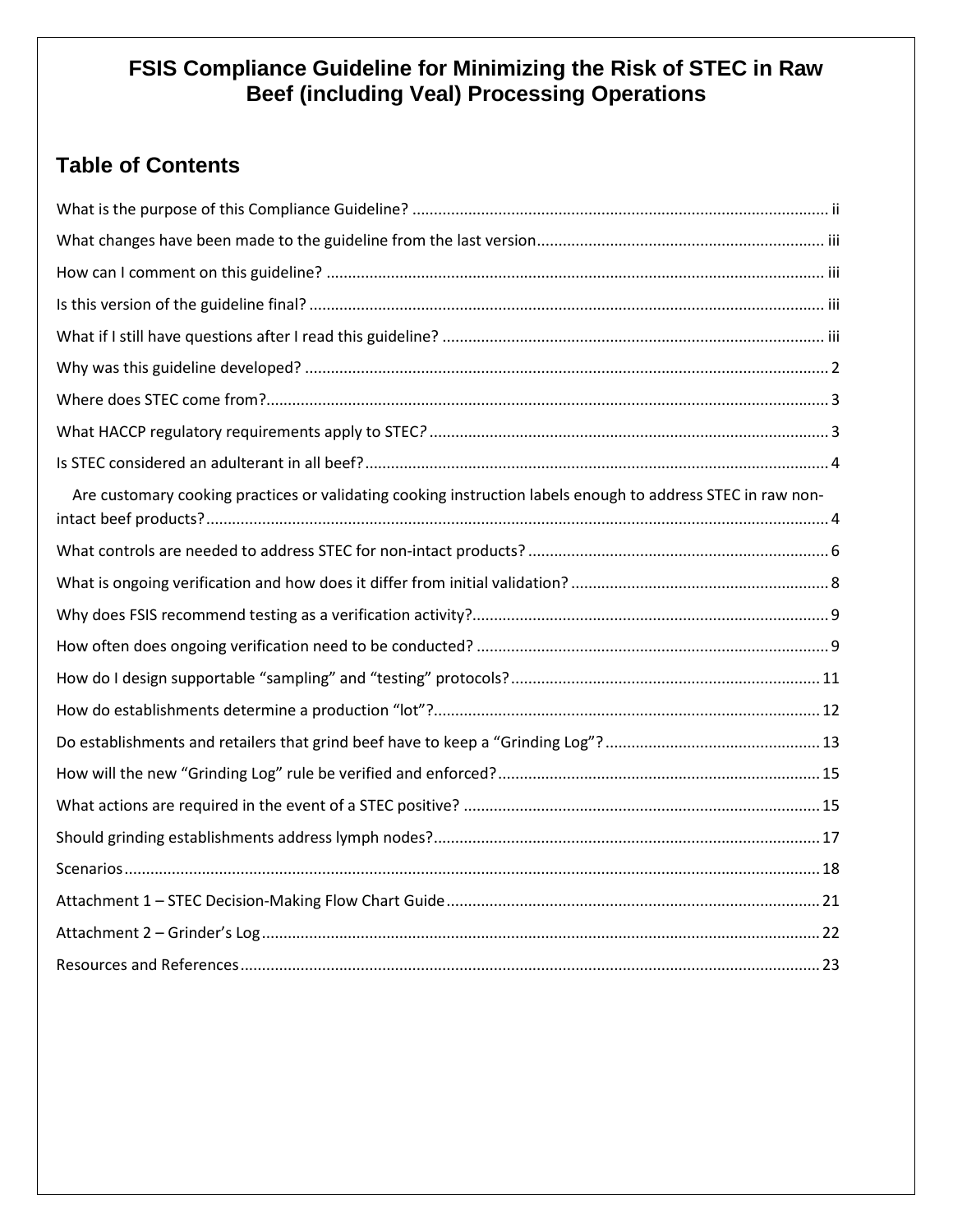## <span id="page-5-0"></span>**Why was this guideline developed?**

As stated in the *Federal Register* [\(76 FR 58157\)](https://www.gpo.gov/fdsys/pkg/FR-2011-09-20/pdf/2011-24043.pdf), *E.coli* O157:H7 and six non-O157 serogroups (O26, O45, O103, O111, O121 and O145) are adulterants in raw non-intact beef and intact beef products intended for non-intact use. Although there are many other Shiga

Toxin-producing *E. coli* (STEC), this document only refers to the 7 serogroups listed above, which are collectively referred to as STEC.

FSIS is revising this document because it has seen that many small and very small establishments have had difficulty in designing and supporting their HACCP system (e.g., HACCP plan, Sanitation Standard Operating Procedure, or other prerequisite program) in a manner to prevent, eliminate, or reduce STEC to an acceptable level. Consequently, FSIS continues to receive questions related to STEC and HACCP systems. In addition, FSIS continues to take enforcement actions at processing establishments for HACCP systems that inadequately address STEC. This guideline combines past compliance guidelines, incorporates guidance posted to [askFSIS,](http://askfsis.custhelp.com/) and serves as a comprehensive source of information for small and very small establishments when developing a sound HACCP system that address STEC in raw non-intact beef processing operations.

"STEC" is an acronym for **S**higa **T**oxin-producing *E. coli*. Some strains of STEC may cause severe illness due to the presence of Shiga toxin and other virulence factors. STEC includes *E. coli* O157:H7 and six non-O157 serogroups: O26, O45, O103, O111, O121, and O145. Raw non-intact beef products and beef products intended for non-intact use may be injurious to the public's health if contaminated with STEC. Therefore, all seven serogroups above are considered adulterants in raw non-intact beef and beef intended for non-intact use under the Federal Meat Inspection Act (21 U.S.C. 601(m)(1)).

As required by the HACCP regulations contained in [9 CFR 417,](http://www.ecfr.gov/cgi-bin/retrieveECFR?gp=&SID=a929745cbf79248cd0fdc42e61afad93&mc=true&n=pt9.2.417&r=PART&ty=HTML) each establishment must conduct a hazard analysis for its production process to determine the hazards that are reasonably likely to occur (RLTO). STEC contamination is a food safety hazard during the slaughter and processing of raw beef products. Establishments producing raw non-intact beef product should address STEC in their HACCP systems. This guideline applies to a wide range of production practices at both beef processing establishments and combination beef slaughter-processing establishments, and provides establishments with the comprehensive framework to understand and control STEC, and verify those controls are effective in reducing STEC to below detectable levels. This guideline provides small and very small establishments with the information necessary to make well-informed decisions regarding the adequacy of the controls in place for STEC and methods used to verify that the controls are functioning as intended. FSIS recognizes that extensive, high frequency sampling and testing may be cost prohibitive for small and very small establishments. Therefore, designing and implementing an effective HACCP system for minimizing the risk of STEC is outlined in this document.

Non-intact products include: ground beef; beef that an establishment has injected with solutions; beef that is vacuum tumbled with solutions; beef that an establishment has mechanically tenderized by needling, cubing, pounding devices (with or without marinade); beef that an establishment has reconstructed into formed entrees; and diced beef less than  $\frac{3}{4}$ inch in any one dimension.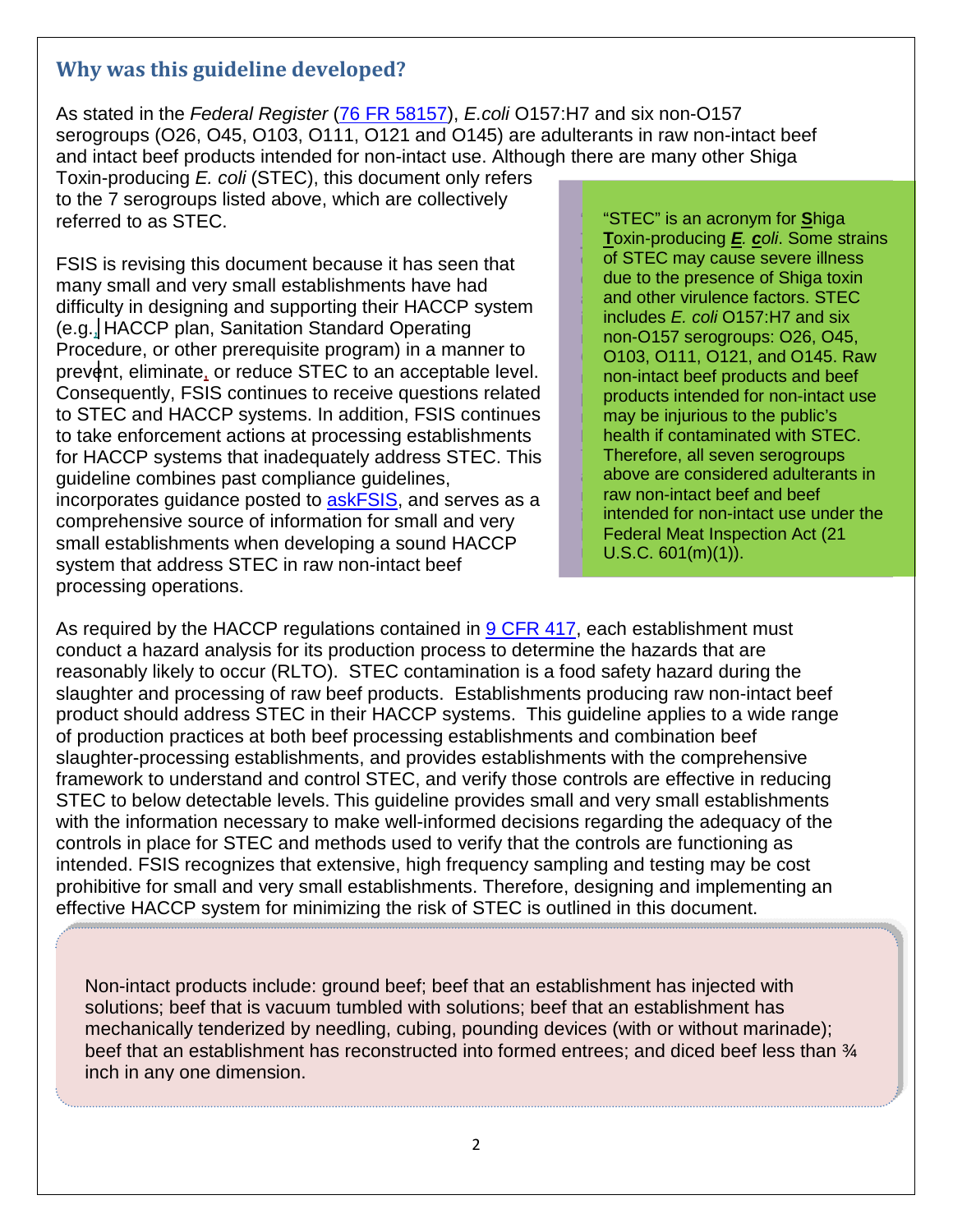## <span id="page-6-0"></span>**Where does STEC come from?**

Cattle have been identified as an important reservoir for pathogens including STEC and *Salmonella.* The intestinal tract, mouth, hide, and hooves of cattle can contain these pathogens. Contamination can be transferred to the carcass during the slaughter process. Slaughter establishments typically employ a variety controls to prevent, eliminate or reduce these pathogens during the slaughter process.

The effectiveness of any slaughter process to control STEC begins with effective sanitary dressing procedures to minimize contamination in conjunction with methods to maximize decontamination. For more information on STEC control at pre-harvest and in slaughter establishments see the following guidance documents:

- [Sanitary Dressing and Antimicrobial Implementation at Veal Slaughter](http://www.fsis.usda.gov/wps/wcm/connect/ca5da196-7d99-453e-afcd-ccd3321ec131/Veal-Sampling-092015.pdf?MOD=AJPERES)  Establishments: [Identified Issues and Best Practices](http://www.fsis.usda.gov/wps/wcm/connect/ca5da196-7d99-453e-afcd-ccd3321ec131/Veal-Sampling-092015.pdf?MOD=AJPERES) (Aug. 2015)
- [Pre-Harvest Management Controls and Intervention](http://www.fsis.usda.gov/wps/wcm/connect/d5314cc7-1ef7-4586-bca2-f2ed86d9532f/Reducing-Ecoli-Shedding-in-Cattle.pdf?MOD=AJPERES)  [Options for Reducing Shiga Toxin-Producing](http://www.fsis.usda.gov/wps/wcm/connect/d5314cc7-1ef7-4586-bca2-f2ed86d9532f/Reducing-Ecoli-Shedding-in-Cattle.pdf?MOD=AJPERES)  *Escherichia coli* [Shedding in Cattle: An Overview of](http://www.fsis.usda.gov/wps/wcm/connect/d5314cc7-1ef7-4586-bca2-f2ed86d9532f/Reducing-Ecoli-Shedding-in-Cattle.pdf?MOD=AJPERES)  [Current Research](http://www.fsis.usda.gov/wps/wcm/connect/d5314cc7-1ef7-4586-bca2-f2ed86d9532f/Reducing-Ecoli-Shedding-in-Cattle.pdf?MOD=AJPERES) (Aug 2014)
- **FSIS Compliance Guideline for Minimizing the Risk of** [Shiga Toxin producing](https://www.fsis.usda.gov/wps/wcm/connect/1c7b15f7-2815-41d4-9897-2b0502d98429/Compliance-Guideline-STEC-Salmonella-Beef-Slaughter.pdf?MOD=AJPERES) *E.coli* (STEC) and *Salmonella* [in Beef \(including veal\) Slaughter Operations 2017.](https://www.fsis.usda.gov/wps/wcm/connect/1c7b15f7-2815-41d4-9897-2b0502d98429/Compliance-Guideline-STEC-Salmonella-Beef-Slaughter.pdf?MOD=AJPERES)

Since STEC contamination has historically occurred in the production of raw non-intact beef products, FSIS recommends that processing establishments incorporate additional procedures into their HACCP systems to support that STEC is not a hazard in the finished product(s). This

FSIS considers controls that are validated to control *E. coli* O157:H7 are also effective against non-O157 STEC. Therefore, a hazard analysis may specifically list each of the 7 STEC individually, or *E. coli* O157:H7, or STEC, etc. These are all considered the same adulterant (i.e., STEC) [\(76 FR](https://www.gpo.gov/fdsys/pkg/FR-2011-09-20/pdf/2011-24043.pdf)  [58157\)](https://www.gpo.gov/fdsys/pkg/FR-2011-09-20/pdf/2011-24043.pdf).

document discusses measures processing establishments may implement to ensure that STEC has been reduced below detectable limits on products intended for raw non-intact use.

# <span id="page-6-1"></span>**What HACCP regulatory requirements apply to STEC***?*

[9 CFR 417.2\(a\)\(1\)](http://www.ecfr.gov/cgi-bin/text-idx?SID=2e88e89d87ace90c646cde708bb9aae8&mc=true&node=se9.2.417_12&rgn=div8) states, "*Every official establishment shall conduct, or have conducted for it, a hazard analysis to determine the food safety hazards reasonably likely to occur in the production process and identify the measures that can be applied to prevent, eliminate or reduce those hazards to an acceptable level. The hazard analysis shall include food safety hazards that can occur before, during, and after entry into the establishment....*" **9 CFR** [417.5\(a\)\(1\)](http://www.ecfr.gov/cgi-bin/retrieveECFR?gp=&SID=2bb777d871325071c090c820a9ebcc4e&mc=true&r=SECTION&n=se9.2.417_15) requires establishments to maintain all supporting documentation for decisions made in the hazard analysis.

From the HACCP perspective, these two regulations work collaboratively. In short, [9 CFR](http://www.ecfr.gov/cgi-bin/text-idx?SID=2e88e89d87ace90c646cde708bb9aae8&mc=true&node=se9.2.417_12&rgn=div8)  [417.2\(a\)\(1\)](http://www.ecfr.gov/cgi-bin/text-idx?SID=2e88e89d87ace90c646cde708bb9aae8&mc=true&node=se9.2.417_12&rgn=div8) requires establishments to determine the hazards associated with the process and [9 CFR 417.5\(a\)\(1\)](http://www.ecfr.gov/cgi-bin/retrieveECFR?gp=&SID=2bb777d871325071c090c820a9ebcc4e&mc=true&r=SECTION&n=se9.2.417_15) requires them to support the adequacy of the HACCP system to address the hazards. STEC contamination of non-intact beef products has historically occurred and caused human health illnesses. Therefore, as explained in the *Federal Register* [\(76 FR](https://www.gpo.gov/fdsys/pkg/FR-2011-09-20/pdf/2011-24043.pdf)  [58157\)](https://www.gpo.gov/fdsys/pkg/FR-2011-09-20/pdf/2011-24043.pdf), establishments need to consider both the potential presence and potential outgrowth of STEC in the product, as they both play a critical role in ensuring STEC has been reduced to below detectable levels in raw non-intact beef products.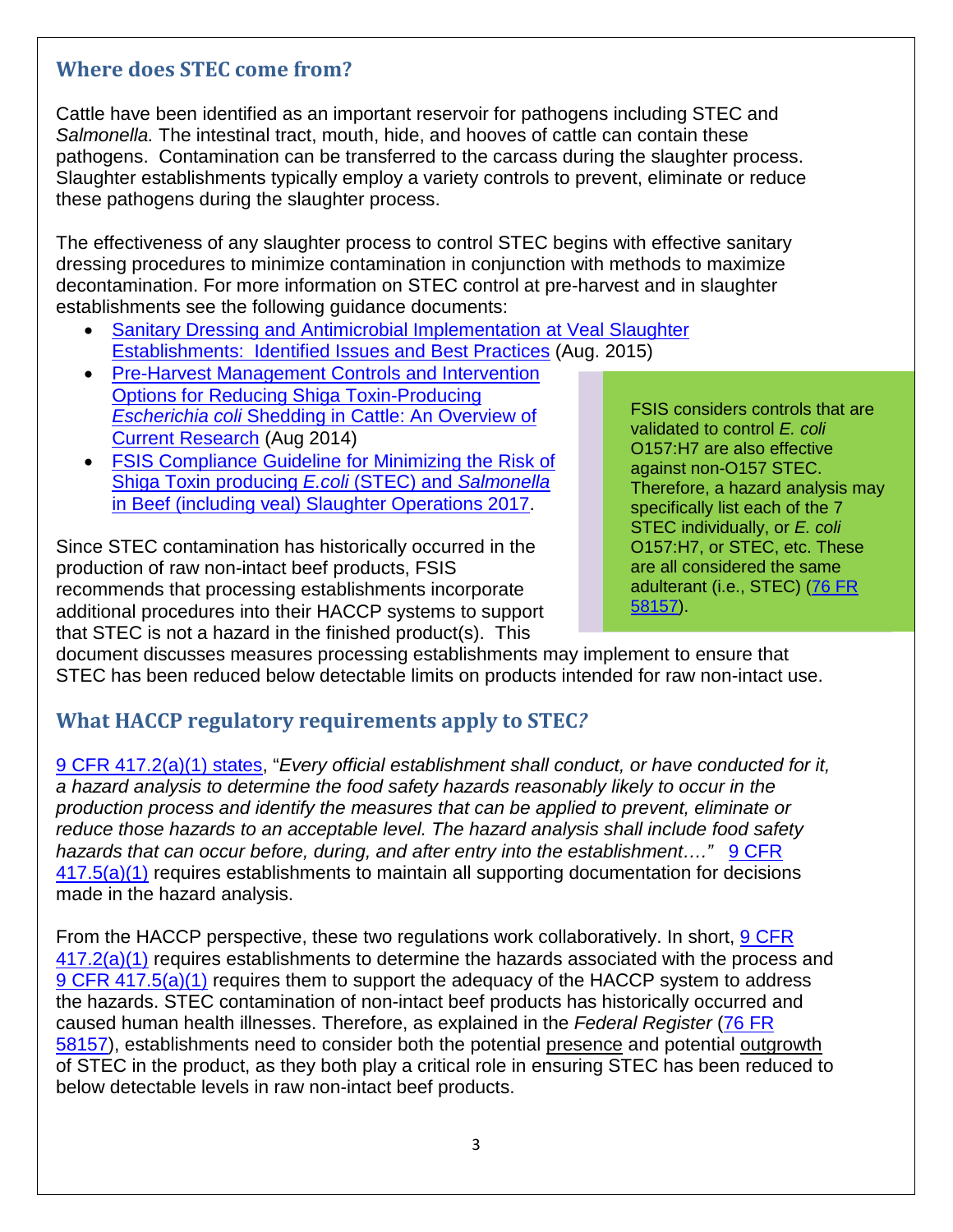Temperature controls can inhibit the growth of STEC, but even freezing would not reduce STEC to below a detectable level. Establishments need to control both the presence and outgrowth of STEC, to ensure the products are not adulterated.

# <span id="page-7-0"></span>**Is STEC considered an adulterant in all beef?**

No, STEC is not considered an adulterant on raw beef products "intended" for intact consumer use (e.g., steaks and roasts). That is because when STEC is present on the meat's exterior surfaces and the product remains intact (intended use), normal consumer cooking will destroy any STEC that may be on the outer surface, even if the product is cooked to a rare or medium internal state. STEC is considered an adulterant in raw non-intact beef products and intact beef products intended for non-intact use (e.g., ground or needle tenderized) or when the intended use is not clearly defined or supported. In order to make supportable decisions in a hazard analysis, establishments need a thorough understanding of the characteristics of STEC and the final product's intended use. As is discussed below, the establishment is required to identify the intended use or consumers of the product  $(9$  CFR  $417.2(a)(2)$ ). When STEC is present on the meat's exterior and the product does not remain intact, STEC may be translocated to the interior of the product during the non-intact process (e.g., grinding, tenderizing). In this case, normal cooking to a rare or medium rare internal state may not be sufficient to destroy STEC throughout the product. Understanding this key concept is crucial to understanding the adulterant status of STEC and evaluating the adequacy of the STEC controls in place in the HACCP system.

[9 CFR 417.2\(a\)\(2\)](http://www.ecfr.gov/cgi-bin/text-idx?SID=2e88e89d87ace90c646cde708bb9aae8&mc=true&node=se9.2.417_12&rgn=div8) requires each establishment to identify the intended use or consumers of the finished product. The product's intended use may affect the STEC controls in place at both

the shipping and receiving establishments. Establishments that purchase beef from slaughter establishments should be aware of the slaughter establishment's intended use for the specific products they receive. Slaughter establishments should have a system in place to communicate the product's intended use to its customers. Not all products produced by a slaughter establishment are intended for non-intact use, and in some cases, primals and subprimals may be designated for intact use only. When the receiving establishment plans to use the product in a manner that conflicts with the supplier's intended use for that product, the receiving establishment would need to implement additional controls for STEC. The communication

An establishment may receive and grind source materials that were not intended for grinding. However, the receiving establishment must address that specific use in its hazard analysis.

of the intended use of the product, identified at each level of the distribution chain including retail, is an important component for each establishment to consider when addressing STEC and developing a supportable HACCP system.

## <span id="page-7-1"></span>**Are customary cooking practices or validating cooking instruction labels enough to address STEC in raw non-intact beef products?**

No. Validated cooking instructions cannot serve as a control or critical control point to address STEC in the production of raw non-intact products. Because of the history of severe outbreaks and illness associated with the consumption of undercooked non-intact beef products, FSIS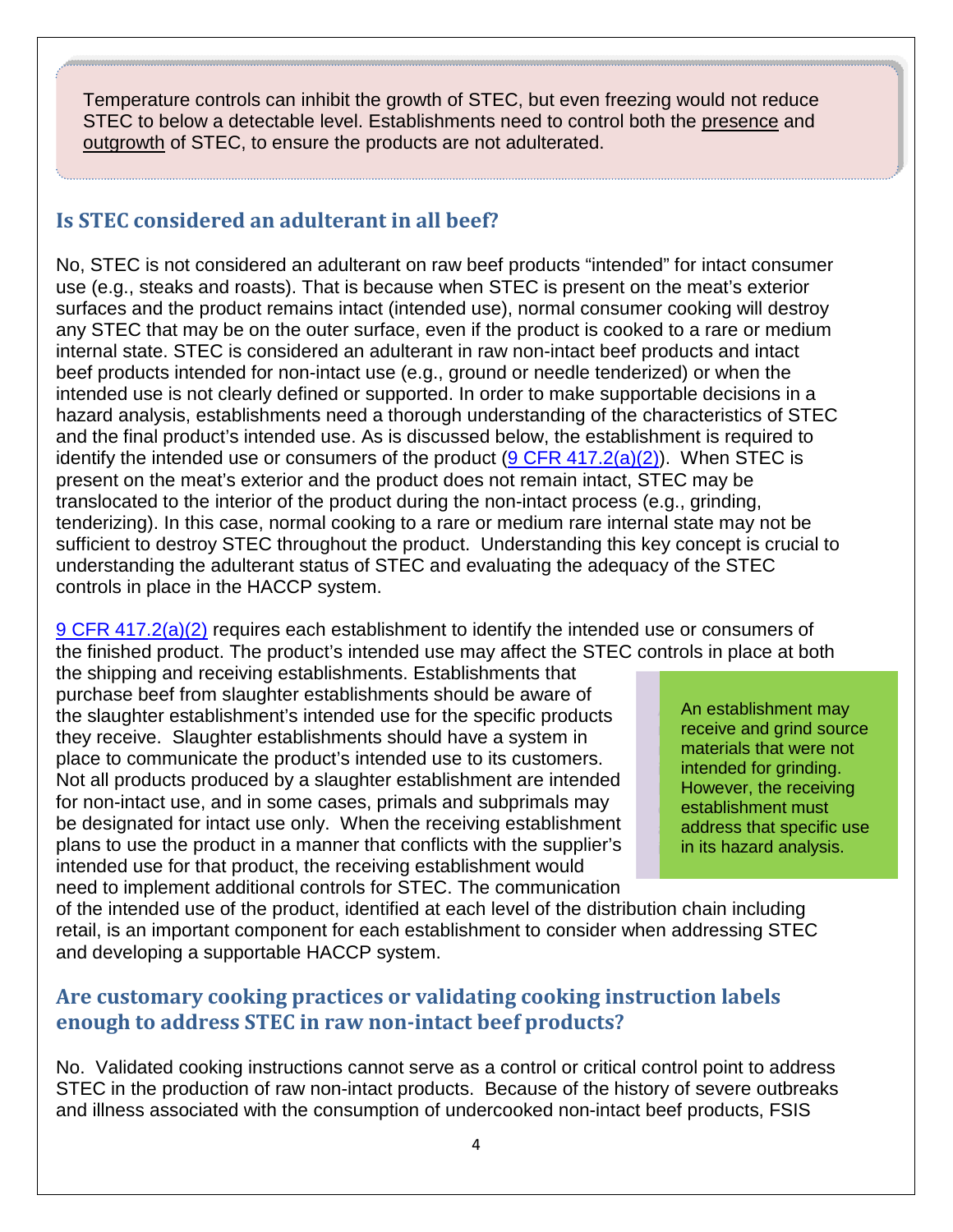concluded in the *Federal Register* [\(64 FR 2803\)](https://www.gpo.gov/fdsys/pkg/FR-1999-01-19/pdf/99-1123.pdf) that many non-intact raw beef products present a significant public health risk because STEC may be introduced below the product's surface. [9 CFR 317.2\(e\)\(3\)\(iii\)](https://www.ecfr.gov/cgi-bin/text-idx?SID=2d35c090cab8fd1faa0d9ff4aa6cbbef&mc=true&node=se9.2.317_12&rgn=div8) requires that labels on raw or partially cooked needle or blade tenderized beef products destined for household consumer, hotels, restaurants, or similar institutions contain validated cooking instructions, because these non-intact products do not always appear non-intact to the consumer. If non-intact beef products (including partially cooked needle or blade tenderized products) are found to be adulterated, validated cooking instructions on the label do not prevent the product from being recalled nor do they provide a means of product disposition. That is because the label is a measure to inform the consumer of the need to cook the product thoroughly. However, these labels do not replace for need for establishment to address STEC in its HACCP system to ensure that the product is safe and wholesome before being distributed into commerce.

The customary preparation of raw ground beef and non-intact steaks (i.e., cooking to a rare or medium state) does not destroy STEC throughout the product or render the product safe. However, FSIS recognizes that there are some non-intact raw beef products that are customarily cooked by the consumer to a well done state (i.e., cooking the product to a time and temperature combination sufficient to destroy STEC throughout the product). These products include:

- Raw corned beef:
- Thinly sliced raw beef derived from reconstructed beef products used in "philly" style cheese steaks;
- Multi-ingredient raw ground meat or poultry products in which the ground meat block other than beef is more predominant by weight than is ground beef;
- Shaped and formed ground beef products other than patties (e.g., meatballs, meatloaf); and
- Raw beef sausages (e.g., fresh sausages, beef chorizo).

Establishments electing to use customary cooking practices as a means to support their hazard analysis decisions for certain non-intact products described above, must maintain all the supporting documentation described below that supports the products are customarily thoroughly cooked. Failure to maintain sufficient supporting documentation could implicate these products as adulterated if produced from the same source material of other STEC positive products without any other evidence of microbiological independence. Therefore, in the absence of this additional support, FSIS may request that the product may be recalled, even if consumers are likely to cook the product.

As part of the establishment's decision making regarding STEC in the hazard analysis, establishments need to clearly state the intended use of the product [\(9 CFR 417.2\(a\)\(2\).](http://www.ecfr.gov/cgi-bin/text-idx?SID=2e88e89d87ace90c646cde708bb9aae8&mc=true&node=se9.2.417_12&rgn=div8) Establishments also need to have documentation on file supporting their decisions, [9 CFR](http://www.ecfr.gov/cgi-bin/retrieveECFR?gp=&SID=2bb777d871325071c090c820a9ebcc4e&mc=true&r=SECTION&n=se9.2.417_15)   $417.5(a)(1)$ , which may include describing the customary preparation practices for the safe consumption of the product and the basis for the establishment's determination that these practices constitute customary preparation. The establishment also needs to document in the hazard analysis or decision-making documents any contractual controls the establishment may have in place to ensure their customers will prepare the non-intact product in a manner whereby STEC would not be a significant health risk. This may include decisions associated with having additional special handling instructions (not just the required safe handling instruction label per 9 CFR 317.2(I)) or more descriptive cooking instructions on the product label to assist consumers in safely preparing the product, and why the establishment has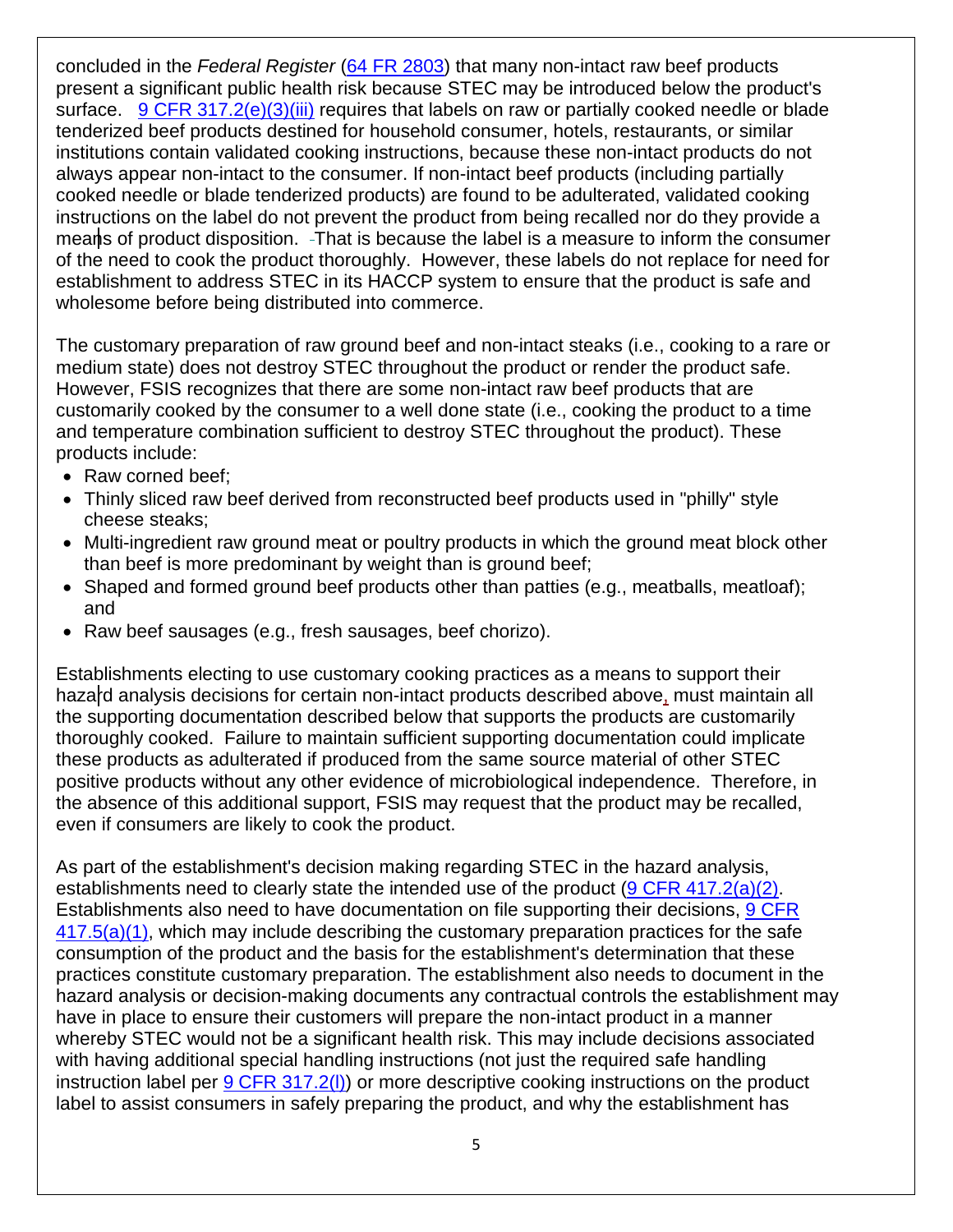concluded that these instructions will be effective. Finally, as with any raw meat process, the establishment needs to also document in the hazard analysis necessary controls that must be maintained (e.g., purchase specification information, cold chain maintenance, other sanitary controls throughout the process) to minimize microbial growth or to prevent re-contamination to a level such that customary cooking practices would not be sufficient to render the product safe.

# <span id="page-9-0"></span>**What controls are needed to address STEC for non-intact products?**

There is no one, absolute way for an establishment to prevent or control STEC. The primary factors that guide the development of effective food safety measures are the source of the beef and the product's intended use. Since STEC is primarily associated with cross-contamination during slaughter, each processing establishment must develop its own measures to address STEC based on knowledge and level of assurance of the STEC controls applied at slaughter.

Establishments that conduct raw non-intact processing typically receive beef source materials in two distinct ways: from an outside slaughtering establishment or directly from their own inhouse slaughter operations. In establishments that use beef from both sources, the establishment would have to consider and address STEC for both aspects of its operation. [Attachment 1](#page-24-0) includes a flow diagram to guide a decision-making process for STEC control in each of the pathways.

## **Combination Slaughter-Processing or "Self-Supplier"**

In establishments that conduct both slaughtering and processing, knowledge of the slaughter controls for STEC are readily available within the establishment and are self-contained within the HACCP system. To reduce STEC to below detectable levels, the HACCP system's decision-making process typically uses a multi-hurdle approach, including:

- Properly implemented and verified sanitary dressing procedures;
- Zero tolerance carcass examinations;
- Application of a validated antimicrobial intervention CCP to reduce any incidental nonvisible STEC contamination; and
- Proper cold chain management to prevent STEC growth.

If an establishment has a validated HACCP plan that is functioning as intended, and the establishment controls its process through properly monitoring sanitation and product temperature, the establishment may be able to support that STEC has been reduced to below detectable levels by its antimicrobial CCP in the slaughter process. In addition, verification (e.g., sampling) must be in place to demonstrate the system continues to function as intended, on an ongoing basis. [On-going verification](#page-12-0) is discussed later in this document. In other words, the establishment's raw non-intact HACCP program may be able to support that STEC was reduced to below detectable levels by the STEC multi-hurdle approach contained in its slaughter HACCP program.

## **Receiving Establishment or "Outside-Supplier"**

In establishments that receive product from suppliers, knowledge of the STEC controls at slaughter is not self-contained within the receiving establishment's HACCP system. The establishment either needs detailed information that the supplier is meeting necessary purchase specifications or needs to apply additional procedures to address STEC. The receiving establishment's ability to support whether STEC has been reduced to below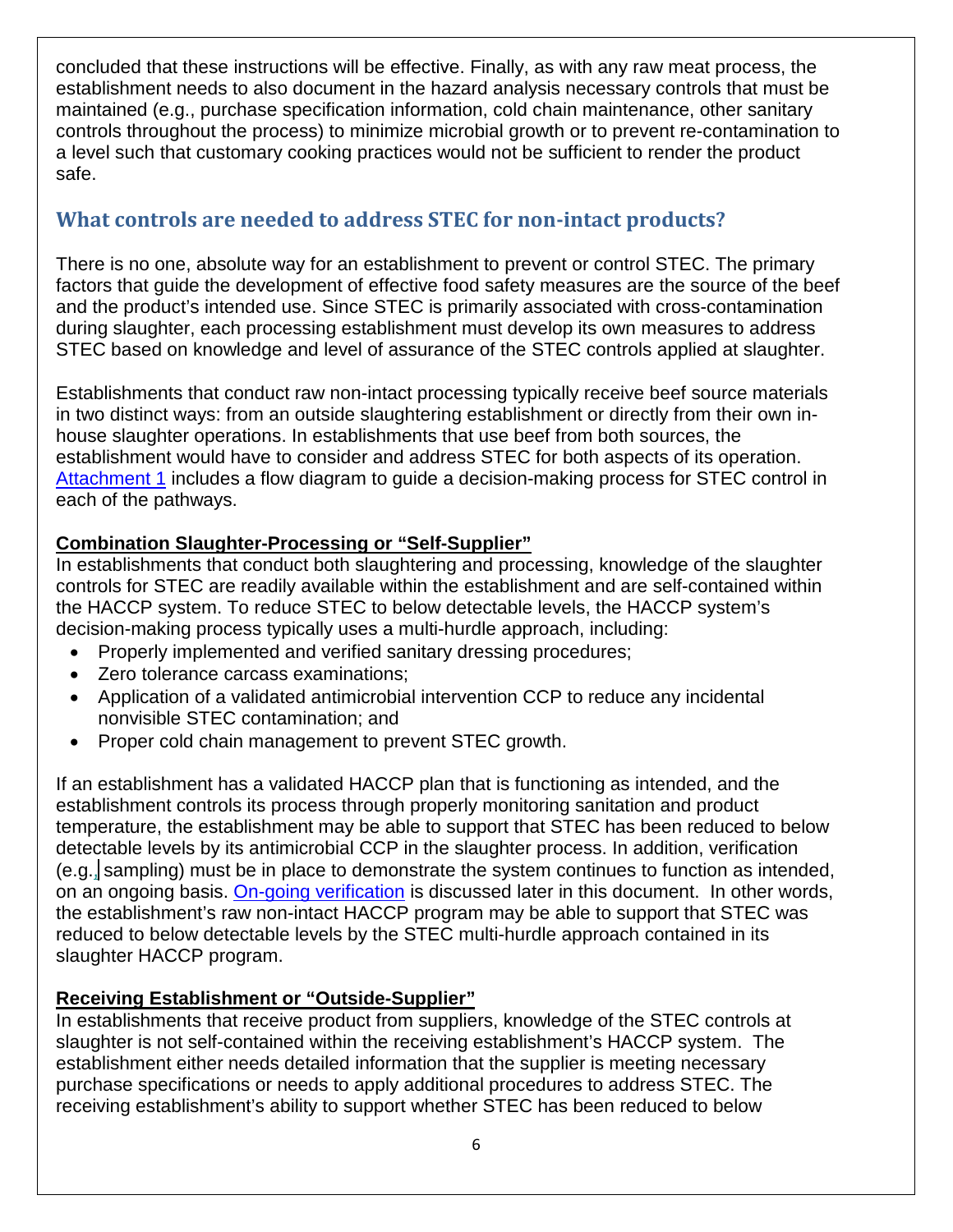detectable levels in the products received will determine whether the establishment is able to address STEC using purchase specifications or use in-house controls. Establishments may use a combination of prerequisite programs and CCPs to address STEC presence and growth during the production of raw non-intact products from beef products received from an outside supplier.

To address STEC in products at receiving, a purchase specification prerequisite program often can be used to provide the additional knowledge and support for the controls previously applied to demonstrate STEC is below detectable levels in the products received. If the establishment determines that STEC is NRLTO at receiving, FSIS recommends a three component approach:

- A Letter of Guarantee (LOG) from each supplier that describes the CCP(s) that address STEC, the monitoring of the CCP(s), and the use of any antimicrobial interventions. An LOG should be maintained for each establishment's meat used, and be updated routinely at a frequency sufficient to be credible;
- A Certificate of Analysis (COA) or similar information should be received from the supplier to demonstrate that STEC has been reduced to below detectable levels in each lot of product received. The information received should include the actual test result, the sampling method (e.g., N-60), the testing method, amount analyzed, and product description to match the purchased product. The COA or similar information should be received for each lot of product received, on a lot-by-lot basis.
- A method of ongoing verification in accordance with 9 CFR [417.4](http://www.ecfr.gov/cgi-bin/retrieveECFR?gp=&SID=2bb777d871325071c090c820a9ebcc4e&mc=true&r=SECTION&n=se9.2.417_14) (e.g., product testing) must be in place at the receiving establishment to demonstrate its HACCP system continues to function as intended, on an ongoing basis. On-going [verification](#page-12-0) is discussed later in this document.

In situations where an establishment receives beef and is unable to receive COAs or similar information supporting that STEC is NRLTO in the product the establishment has the following options to demonstrate that STEC is below detectable levels:.

• Product Testing – This method functions by demonstrating STEC is already below detectable levels in the product received and produced. Establishments have the option of testing either incoming product or finished product. Due to the lack of knowledge concerning the controls applied during slaughter and lack of a microbial reduction applied in-house, when sampling is selected as the only measure to address STEC, it should occur on a lot-by-lot basis, and establishments should be aware that sampling and testing is not a control; sampling and testing are verification activities. This option can be very cost prohibitive, and FSIS does not

Determining that STEC is RLTO does not mean that the specific product is positive for STEC. It means the establishment has to address the hazard in its HACCP plan.

recommend it alone, as it relies on the detection or non-detection of STEC on a lot-bylot basis rather than a systematic control for STEC.

• STEC Reduction – These methods function by reducing STEC on the meat surface to below a detectable level before non-intact processing. Establishments can apply an antimicrobial intervention, another lethality treatment, or treat or wash the product and trim the entire outer surface. Ideally, the STEC reduction method would be a CCP

A Letter of Guarantee from a supplying establishment alone would not be considered meaningful ongoing communication with the supplier.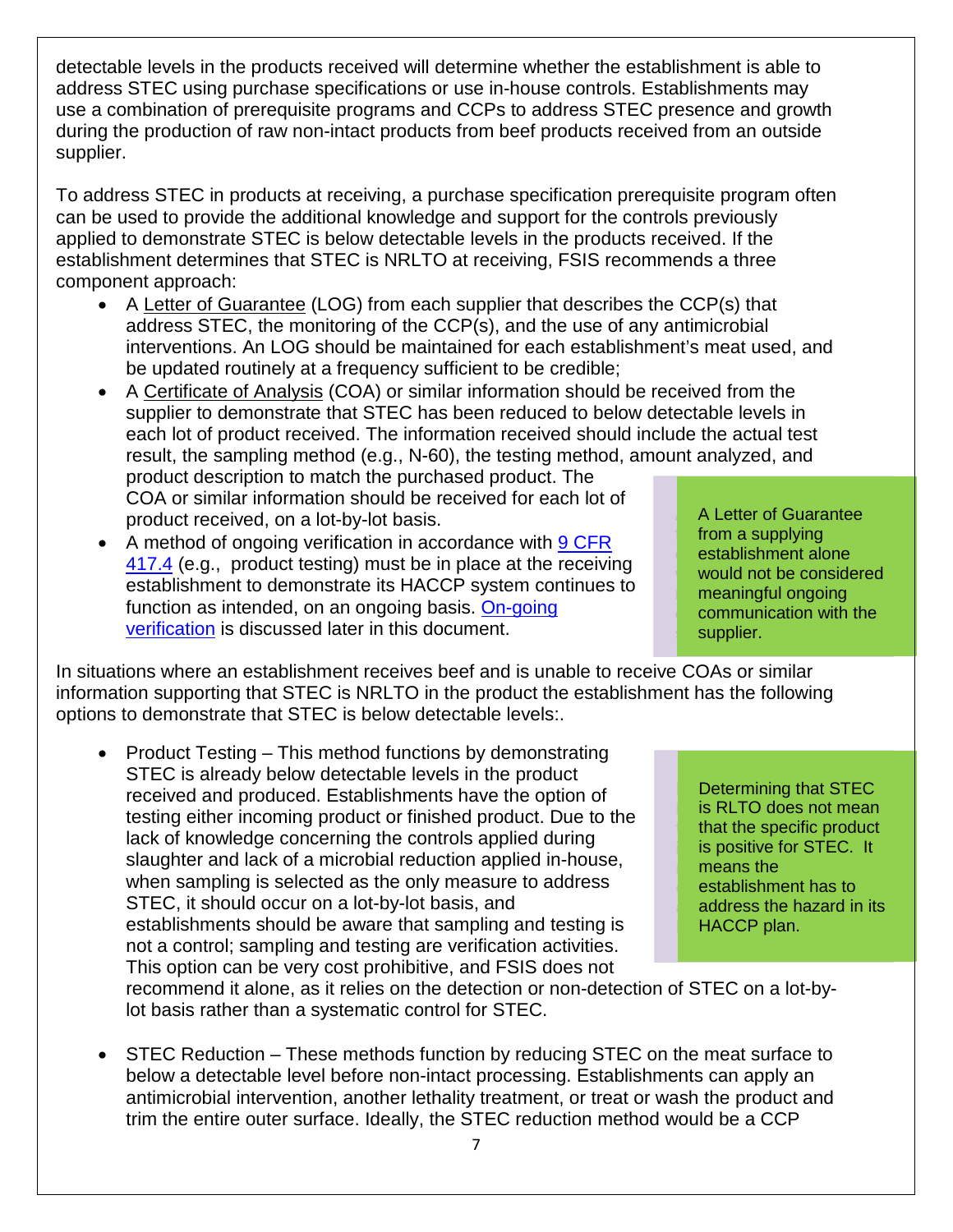because the recordkeeping, monitoring, and verification make it the strongest approach. However, it may be acceptable to create a validated pre-requisite program that includes recordkeeping, monitoring, and verification procedures to ensure STEC is below detectable levels in the product produced. Establishments must properly design and fully validate the method used to reduce STEC to below detectable levels regardless of whether it is a CCP or a prerequisite program. More information on validation is in:

[FSIS Compliance Guideline HACCP Systems Validation](http://www.fsis.usda.gov/wps/wcm/connect/a70bb780-e1ff-4a35-9a9a-3fb40c8fe584/HACCP_Systems_Validation.pdf?MOD=AJPERES) (April 2015).

**NOTE**: Establishments that receive ground beef and repackage the ground beef without reducing the particle size or adding other source materials (i.e., portioning), should address STEC in their hazard analysis as STEC is a potential hazard in raw non-intact beef products. However, portioned ground beef products are not subject to FSIS verification testing.

A list of antimicrobial interventions and supporting documentation is in the Resources and [References](#page-26-0) section of this guideline. The list is not all encompassing, but includes common

interventions and operational parameters for developing STEC controls in small and very small operations. FSIS encourages multiple interventions where possible, as part of the systematic approach. The application of multiple interventions (or "hurdles") has shown to be more effective than using a single intervention alone. Establishments should be aware that use of certain antimicrobial interventions may impact the product's export eligibility to some countries. Eligibility requirements for export to other countries can be found in the [FSIS Export Library.](https://www.fsis.usda.gov/wps/portal/fsis/topics/international-affairs/exporting-products/export-library-requirements-by-country)

#### [FSIS Directive 7120.1](http://www.fsis.usda.gov/wps/wcm/connect/bab10e09-aefa-483b-8be8-809a1f051d4c/7120.1.pdf?MOD=AJPERES)

does not describe a specific level of STEC reduction and is not sufficient scientific supporting documentation for an antimicrobial's effectiveness.

There is not one "superior" antimicrobial intervention against STEC.

When searching for an antimicrobial treatment, establishments should review the supporting documentation available and choose an intervention based on the HACCP system, available equipment, facility requirements, product type, and financial situation. Establishments should review [FSIS Directive 7120.1,](http://www.fsis.usda.gov/wps/wcm/connect/bab10e09-aefa-483b-8be8-809a1f051d4c/7120.1.pdf?MOD=AJPERES) *Safe and Suitable Ingredients in the Production of Meat, Poultry and Egg Products,* to verify the chemical intervention is being applied in a safe and suitable manner, and does not violate any applicable concentration or labeling requirements. FSIS [Directive 7120.1](http://www.fsis.usda.gov/wps/wcm/connect/bab10e09-aefa-483b-8be8-809a1f051d4c/7120.1.pdf?MOD=AJPERES) does not support a chemical's efficacy; additional scientific supporting documentation is needed to show that the substance is effective against STEC.

A temperature control program is necessary to prevent STEC outgrowth during the production process. Temperature controls can inhibit the growth of STEC, but even freezing would not reduce STEC to below a detectable level. As is noted above, establishments need to control both the presence and outgrowth of STEC, to ensure the products are not adulterated. Maintaining a proper product temperature during storage and processing ensures STEC will not grow from a previously undetectable level to a detectable level.

# <span id="page-11-0"></span>**What is ongoing verification and how does it differ from initial validation?**

As is fully explained in the validation guidance (see link below), initial validation, ongoing verification, and reassessment are three distinct components of [9 CFR 417.4.](http://www.ecfr.gov/cgi-bin/retrieveECFR?gp=&SID=2bb777d871325071c090c820a9ebcc4e&mc=true&r=SECTION&n=se9.2.417_14) These HACCP principles are relevant not only to a CCP; they apply to the entire HACCP system.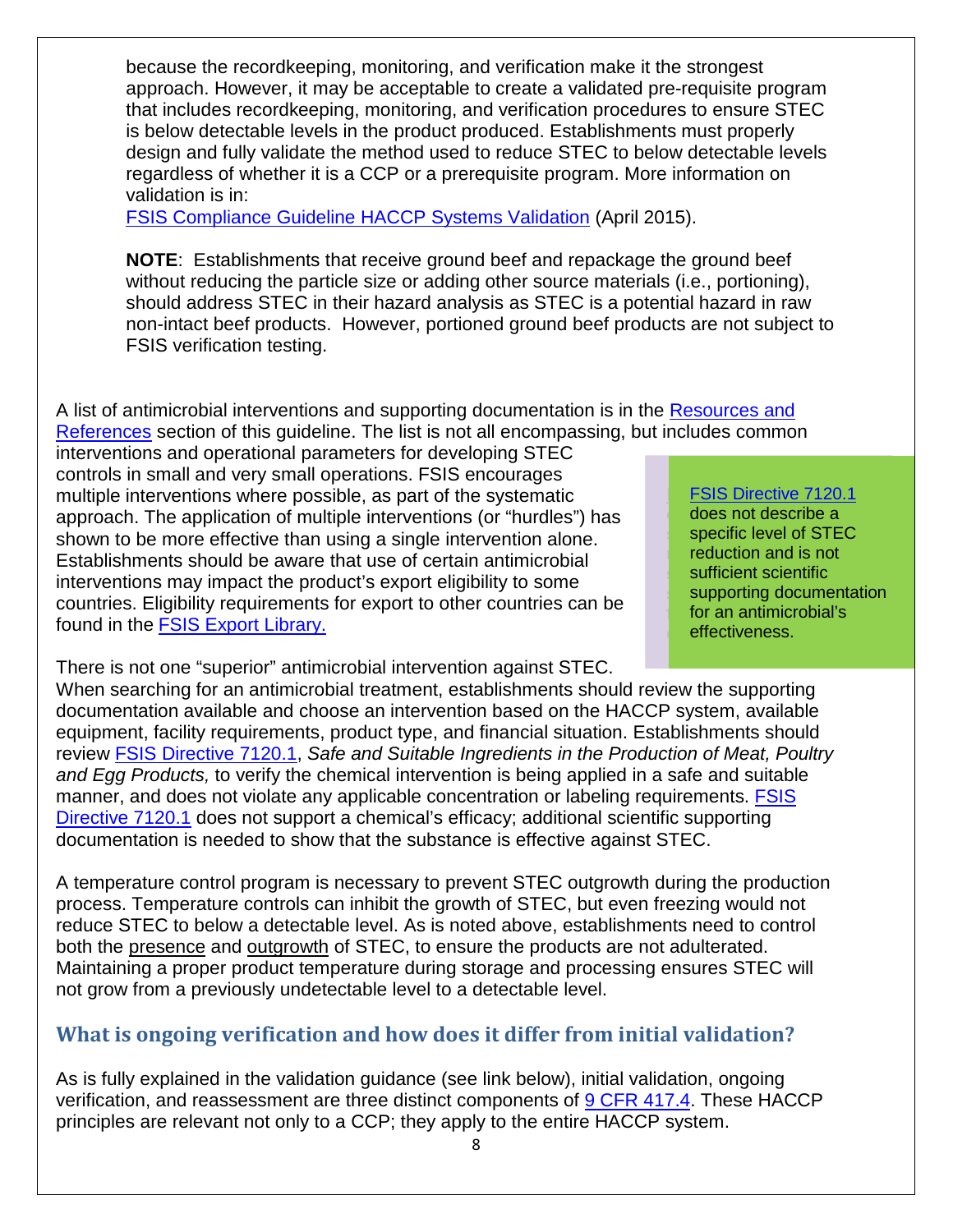The purpose of validation is to demonstrate that the HACCP system, as designed, can adequately control identified hazards to produce a safe, unadulterated product. The purpose of ongoing verification is to demonstrate that the HACCP system continues to function as intended. It is common for establishments to measure the critical operational parameters or conduct product testing during initial validation to show the HACCP system addresses the hazard. However, doing so does not negate the need for frequent ongoing verification activities, such as testing, for appropriate pathogens and program evaluation, to support that the HACCP system continues to function as intended. More information on validation is in [FSIS Compliance Guidelines for HACCP Systems Validation.](http://www.fsis.usda.gov/wps/wcm/connect/a70bb780-e1ff-4a35-9a9a-3fb40c8fe584/HACCP_Systems_Validation.pdf?MOD=AJPERES)

## <span id="page-12-0"></span>**Why does FSIS recommend testing as a verification activity?**

A common question posed to FSIS personnel by establishment owners is, "where in the regulations does it say I have to test for STEC?" To be clear, there is not a specific requirement for product testing. However, understanding why product testing is so common and why it is so important for a sound HACCP system relates to the complexity of the hazard itself.

Per [9 CFR 417.4,](http://www.ecfr.gov/cgi-bin/retrieveECFR?gp=&SID=2bb777d871325071c090c820a9ebcc4e&mc=true&r=SECTION&n=se9.2.417_14) establishments perform verification procedures such as, calibrating process monitoring instruments, directly observing monitoring and corrective actions, and reviewing the records. This list is not all encompassing, and does not include all ongoing verification activities necessary for every HACCP system. For non-intact beef products and beef products intended for non-intact use, the HACCP system needs to reduce STEC below detectable levels. Because microbial contamination is not visible, establishments often perform microbiological testing to verify the HACCP system is functioning as intended to reduce STEC to below detectable levels. Each establishment must develop its own approach to controlling STEC and develop a method of ongoing verification. Sampling and testing can play a critical part in that systematic approach. Testing of product provides a statistical confidence that the product is not contaminated with STEC. However, negative test results do not provide 100% certainty that the product is not contaminated. For that reason, testing is a verification activity that demonstrates that a HACCP system is functioning as intended rather than a control for pathogens.

## <span id="page-12-1"></span>**How often does ongoing verification need to be conducted?**

Ongoing verification should be designed to ensure that the HACCP system is functioning as intended. Knowledge of individual controls applied to address STEC, the number and types of products produced, the intended and final actual use of the product, the production volume, past HACCP system failures, and other factors should be considered when developing ongoing verification procedures and frequencies.

Each establishment needs to evaluate if the selected verification procedures and associated frequency provides meaningful data about the HACCP system and are adequate to show that the system continues to function as intended to ensure STEC is below detectable levels. As discussed above, establishments that produce beef intended for raw non-intact use or raw non-intact beef products must develop measures to ensure STEC is reduced to below detectable levels on a lot-by-lot basis, such as receiving COAs, applying an antimicrobial and testing product. These measures are separate from ongoing verification. Ongoing verification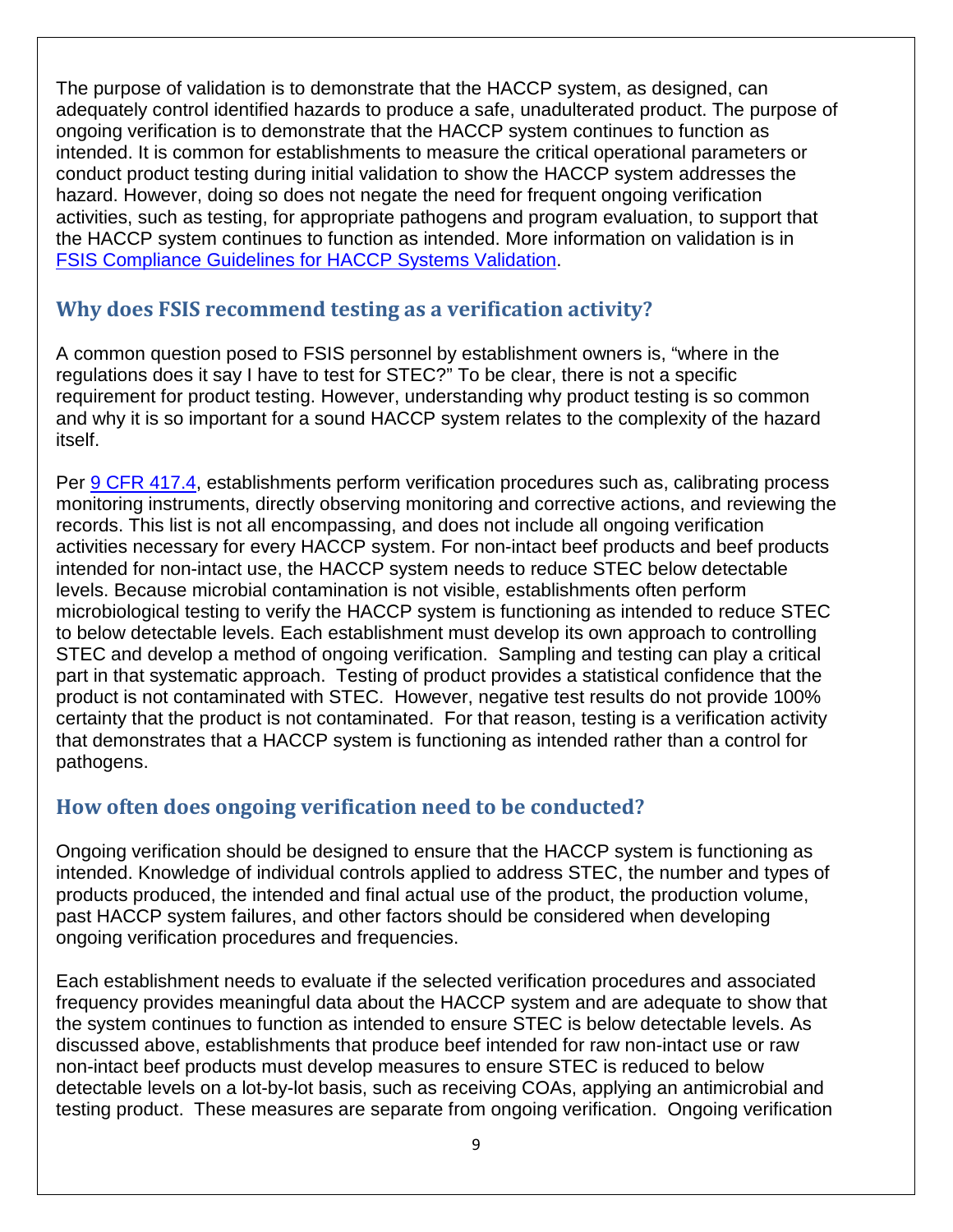is the HACCP principle responsible for verifying that the HACCP system measures are functioning as intended. When testing is used for ongoing verification, FSIS recommends the following minimum frequencies for establishments conducting sampling as an ongoing verification activity for either products intended for raw non-intact use or for finished raw nonintact products (based on volume of production):

- >250,000 lb weekly sample at least once per month (12 times annually);
- 5,000-250,000 lb weekly sample at least once every  $2^{nd}$  month (6 times annually);
- $\bullet$  < 5,000 lb weekly sample at least once every 3<sup>rd</sup> month (4 times annually)

Studies have shown that cattle shed STEC more during the warmer months. Establishments electing to follow the above minimum frequencies should increase the recommended frequencies during the high prevalence months (April through October) by at least a factor of 2. These minimum frequencies are recommended when sampling is the only ongoing verification method selected, and may change as more information becomes available to FSIS. Establishments that receive products from numerous sources or have a history of HACCP system failures (i.e., positive results or high event periods) should consider increasing the ongoing verification frequency and include in their written decision-making documentation rationale justifying why the selected ongoing verification procedure and frequency are adequate to ensure the system continues to function as intended.

Example: An establishment producing 150-lb of non-intact beef daily would be in the "<5,000-lb per week" category for ongoing verification, and FSIS recommends at least "quarterly" sampling during the winter months (October to April) and conduct "twice-perquarter" sampling during the summer months (April to October), for a total of 6 samples annually.

Establishments need to collect ongoing verification data to verify that its HACCP system is addressing STEC. Frequent on-going communication with suppliers, third party audits, and testing can all be incorporated into a well-designed ongoing verification process. FSIS encourages establishments to conduct verification testing at the minimum frequencies based upon product volume listed above, but also recognizes that the expenses associated with frequent testing can be cost-prohibitive.

In the absence of a control or prevention measures, it is not appropriate for establishments to apply the recommended minimum frequencies. Without a control or preventive measure in place, sampling should occur on a lot-bylot basis.

Focus and thought should be placed on the design of the ongoing verification procedures, frequencies, and the data generated to show how the HACCP system is functioning as intended, instead of where any given data point comes from (establishment or FSIS result). For that reason, FSIS does not prohibit establishments from using FSIS test results when documenting the establishment's sampling plan implementation, as the results can provide meaningful process control verification data. The frequency with which FSIS conducts sampling is not designed to support each individual HACCP system, and establishments should not rely solely on FSIS results. However, if an establishment elects to use an FSIS sample result in lieu of collecting its own in-house sampling, the establishment's written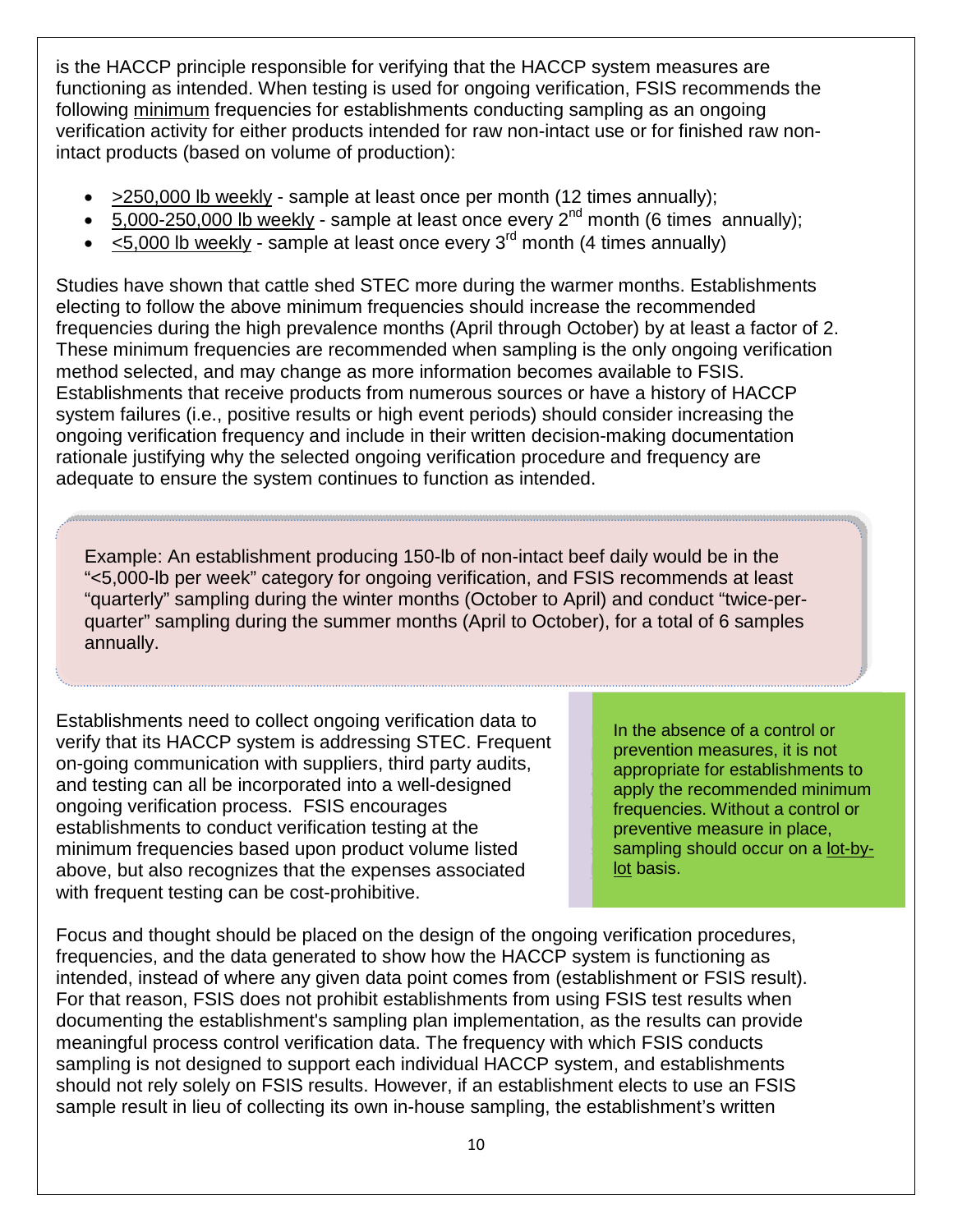ongoing verification program must provide detailed decision-making outlining how the FSIS result meets the established design of its written program, rather than simply relying upon FSIS testing.

# <span id="page-14-0"></span>**How do I design supportable "sampling" and "testing" protocols?**

Frequently, the terms "sampling" and "testing" are used interchangeably. However, as explained below, they are two distinct processes, and the establishment should maintain adequate support for both the sampling protocol and testing protocol.



FSIS recommends frequent sampling at multiple points in the process (e.g., before and after the non-intact processing). A negative test result on a sampled lot does not imply, with 100% certainty, that a given lot is free of STEC for the following reasons:

- the sampling may have missed isolated pockets of contamination;
- the product may have become cross-contaminated after it was sampled; or
- the STEC population may grow from below a detectable level to a detectable level.

As previously discussed, STEC initially contaminates the meat's exterior surface during slaughter. When large muscle cuts are ground, the grinding process mixes the exterior surface and any potential contamination with the internal muscle portions. Due to the sporadic lowlevel nature of STEC contamination, the sampling plan selected should be robust and focus on collecting thin pieces of the exterior surface (e.g., N60 method) throughout the production lot to maximize the likelihood of detecting any STEC contamination, if present. FSIS continually assesses advancements in sampling methodologies and may adopt innovative approaches or other methods other than incision and grab sampling (e.g., surface sampling). More information on sampling beef for STEC is in FSIS [Compliance Guideline for Establishments](http://www.fsis.usda.gov/wps/wcm/connect/e0f06d97-9026-4e1e-a0c2-1ac60b836fa6/Compliance-Guide-Est-Sampling-STEC.pdf?MOD=AJPERES)  [Sampling Beef Trimmings for Shiga Toxin-Producing](http://www.fsis.usda.gov/wps/wcm/connect/e0f06d97-9026-4e1e-a0c2-1ac60b836fa6/Compliance-Guide-Est-Sampling-STEC.pdf?MOD=AJPERES) *Escherichia coli* (STEC) Organisms or [Virulence Markers](http://www.fsis.usda.gov/wps/wcm/connect/e0f06d97-9026-4e1e-a0c2-1ac60b836fa6/Compliance-Guide-Est-Sampling-STEC.pdf?MOD=AJPERES)**.**

STEC illness can be caused the consumption of only a few cells. Therefore, when evaluating and selecting a testing method, it is important that the method is validated and includes the appropriate enrichment time and temperature to allow for injured cells to recover. Through enrichment, very low levels of STEC contamination can be identified during testing. Changing the incubation time, temperature, or excluding parts of the sample portion from analysis, without proper validation, can result in a lack of support for the sampling and testing methods. Alternatively, situations may arise when the testing occurs on multiple individual sub-samples (e.g., 65-g portions) rather than the entire sample all at once. In both situations, the testing methodology should be validated for the test portions selected and the entire sample portion should be analyzed. More information on testing methods validated for STEC is in [Foodborne](http://www.fsis.usda.gov/wps/wcm/connect/909c8279-6865-424d-ab7a-e1f165646c63/Validated-Test-Kit-Spreadsheet.xls?MOD=AJPERES)  [Pathogen Test Kits Validated by Independent Organizations.](http://www.fsis.usda.gov/wps/wcm/connect/909c8279-6865-424d-ab7a-e1f165646c63/Validated-Test-Kit-Spreadsheet.xls?MOD=AJPERES)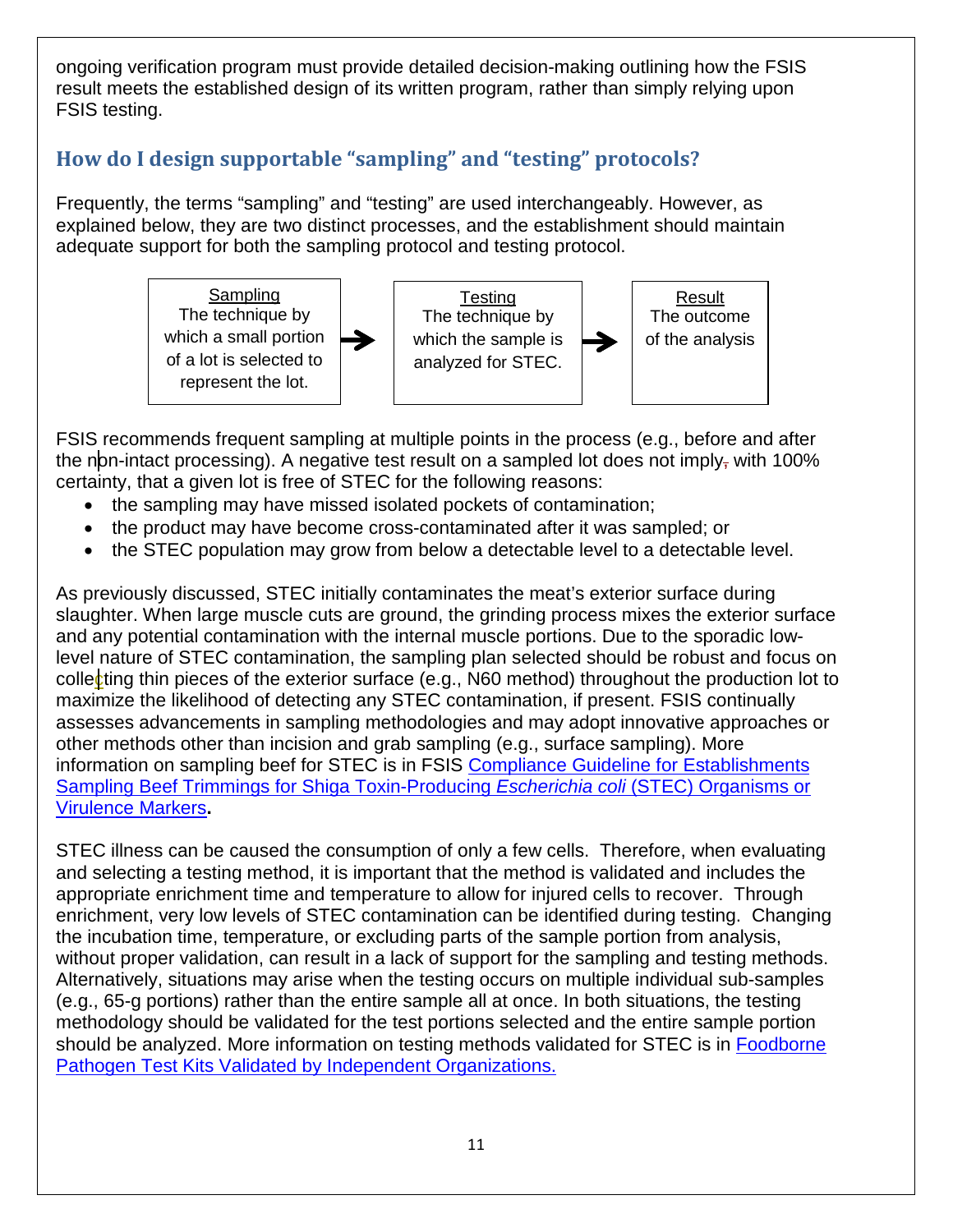• Regardless of whether the testing occurs in-house, or at an external laboratory, the method of analysis should be equivalent to that used by FSIS laboratories. More information on FSIS methods and external laboratories is in [FSIS Microbiology](http://www.fsis.usda.gov/wps/portal/fsis/topics/science/laboratories-and-procedures/guidebooks-and-methods/microbiology-laboratory-guidebook/microbiology-laboratory-guidebook)  [Laboratory Guidebook](http://www.fsis.usda.gov/wps/portal/fsis/topics/science/laboratories-and-procedures/guidebooks-and-methods/microbiology-laboratory-guidebook/microbiology-laboratory-guidebook) (MLG) and [Guidance for the Selection of a Commercial or](http://www.fsis.usda.gov/wps/wcm/connect/464a4827-0c9a-4268-8651-b417bb6bba51/Guidance-Selection-Commercial-Private-Microbiological-Testing-lab-062013.pdf?MOD=AJPERES)  [Private Microbiological Testing Laboratory](http://www.fsis.usda.gov/wps/wcm/connect/464a4827-0c9a-4268-8651-b417bb6bba51/Guidance-Selection-Commercial-Private-Microbiological-Testing-lab-062013.pdf?MOD=AJPERES)

Establishments should have procedures in place to hold or control the product that is represented by the test result to prevent adulterated product from entering commerce. Establishments are required to hold or control the product pending FSIS, State, or other Federal test results. FSIS recommends that establishments hold or control the product pending establishment results to complete pre-shipment review on tested product. The amount held would include all products from the sampled and tested lot that are intended for non-intact use or when the product's intended use in not clearly defined. More information on production lot criteria is in the next section.

## <span id="page-15-0"></span>**How do establishments determine a production "lot"?**

A production lot can be defined in many ways. FSIS does not recognize "clean-up to clean-up" alone as a supportable basis for distinguishing one portion of production of raw beef product from another portion of production. This is because STEC are generally not environmental contaminants and, therefore, would not be completely addressed through cleaning and sanitizing.

Common criteria used to determine microbiological independence between products include, but are not limited to:

- robust sampling and testing data;
- antimicrobial interventions applied;
- source material used;
- production equipment used; and
- equipment sanitation.

Raw non-intact beef products that are positive or presumptive positive (not confirmed negative) for STEC are adulterated unless they are further processed to destroy STEC. When a sample is positive for STEC, all product represented by the sample (i.e., the lot) is considered positive. When a STEC positive occurs, the establishment must demonstrate what product is affected by the positive result, on a case-by-case basis.

When positive product or an illness outbreak occurs and the recall committee is convened to determine the amount of adulterated product in commerce, additional factors may be assessed other than those specifically outlined in this document when determining the scope of a recall. While following the guidance in this document is a best practice, it may not necessarily guarantee microbiological independence in every situation as the guideline cannot encompass all the possible scenarios that are unique to each individual recall case.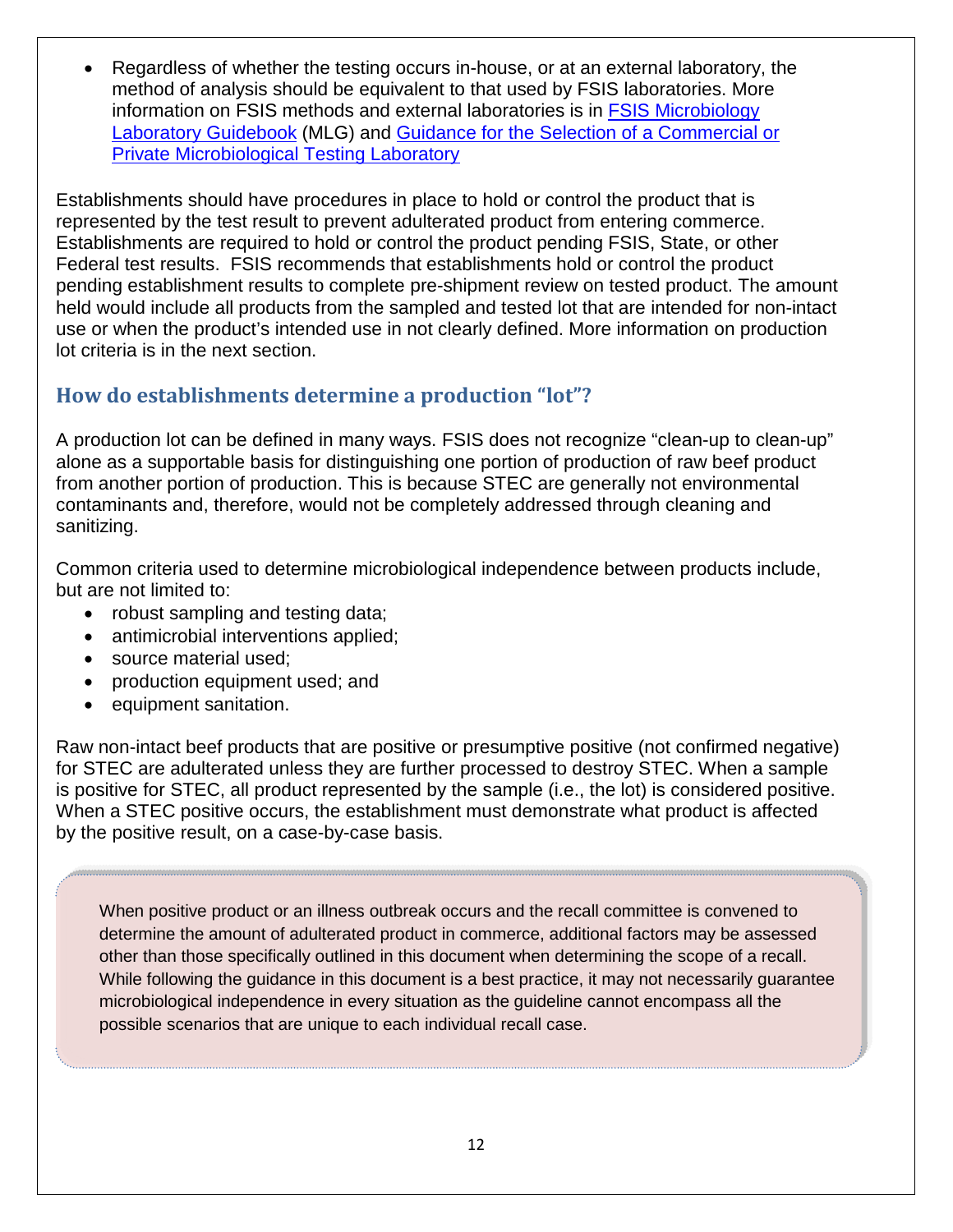While each lot of ground beef does not have to be from a single supplier, using a single supplier for each lot can be very beneficial for tracing the product back to the supplier during an investigation. For that reason, commingling product from multiple suppliers is not considered to be a best practice. Product that contains meat from only one supplier but is mixed with other non-meat ingredients (e.g., soy, spices) is still considered "sole source" product for lotting, recalls and traceback.

FSIS defines commingling as direct meat-to-meat contact in a package, vat, or other container. Meat exposed to common food contact surfaces does not constitute commingling. Most of the STEC present on meat is the result of cross-contamination events during the slaughter and dressing processes. Unlike *Listeria monocytogenes*, STEC does not persist and multiply to significant levels in the production environment. Therefore, provided the sanitation procedures are sufficient, food contact surfaces are typically not a significant source of STEC contamination in raw beef products.

Individually cryovaced products are not routinely commingled. FSIS recognizes that there may be rare situations when individually cryovaced product becomes commingled at the supplier

establishment or further processor. The further processor's reconditioning procedures should address situations when unavoidable commingling occurs within its establishment. An example of acceptable reconditioning procedures at the supplier establishment or further processor includes running product that may have been accidentally commingled individually through a validated antimicrobial treatment and ensuring that no commingling occurs after this antimicrobial treatment. If a further processor wants to demonstrate that individually cryovaced primals or subprimals are a lot, they would need to be able to demonstrate the individually

FSIS discourages establishments from mixing source materials from different raw meat suppliers in order to allow for better tracking and identification of product, up and down the distribution chain.

cryovaced product was not commingled at the supplier establishment (as represented through a purchase specification or some other form of documentation) and is not commingled or cross-contaminated before sample collection. If the further processor is not able to obtain information about the prior history of the cryovaced product regarding commingling by the supplier establishment, or if the individually cryovaced product is commingled before sample collection, then the establishment likely would not be able to support a lot definition consisting of one individually cryovaced product. If a single cryovaced package is the source material for finished non-intact product and the non-intact positive tests positive for STEC, FSIS will carefully evaluate the product's intended use and whether the product was commingled during the traceback investigation, to ensure the establishment's lot definitions are supportable and no other product injurious to human health was released into commerce.

More information on sanitation and lotting is in:

- [Resources and References](#page-26-0) section of this guideline
- [Beef Processing Best Practices: Grinders Sanitation, Lotting, and Sampling.](#page-29-0)
- [FSIS Compliance Guideline: Controlling Meat and Poultry Products Pending FSIS Test](https://www.fsis.usda.gov/wps/wcm/connect/6b7b5a65-9ad3-4f89-927d-078e564aca24/Compliance_Guide_Test_Hold_020113.pdf?MOD=AJPERES) [Results.](https://www.fsis.usda.gov/wps/wcm/connect/6b7b5a65-9ad3-4f89-927d-078e564aca24/Compliance_Guide_Test_Hold_020113.pdf?MOD=AJPERES)

<span id="page-16-0"></span>**Do establishments and retailers that grind beef have to keep a "Grinding Log"?**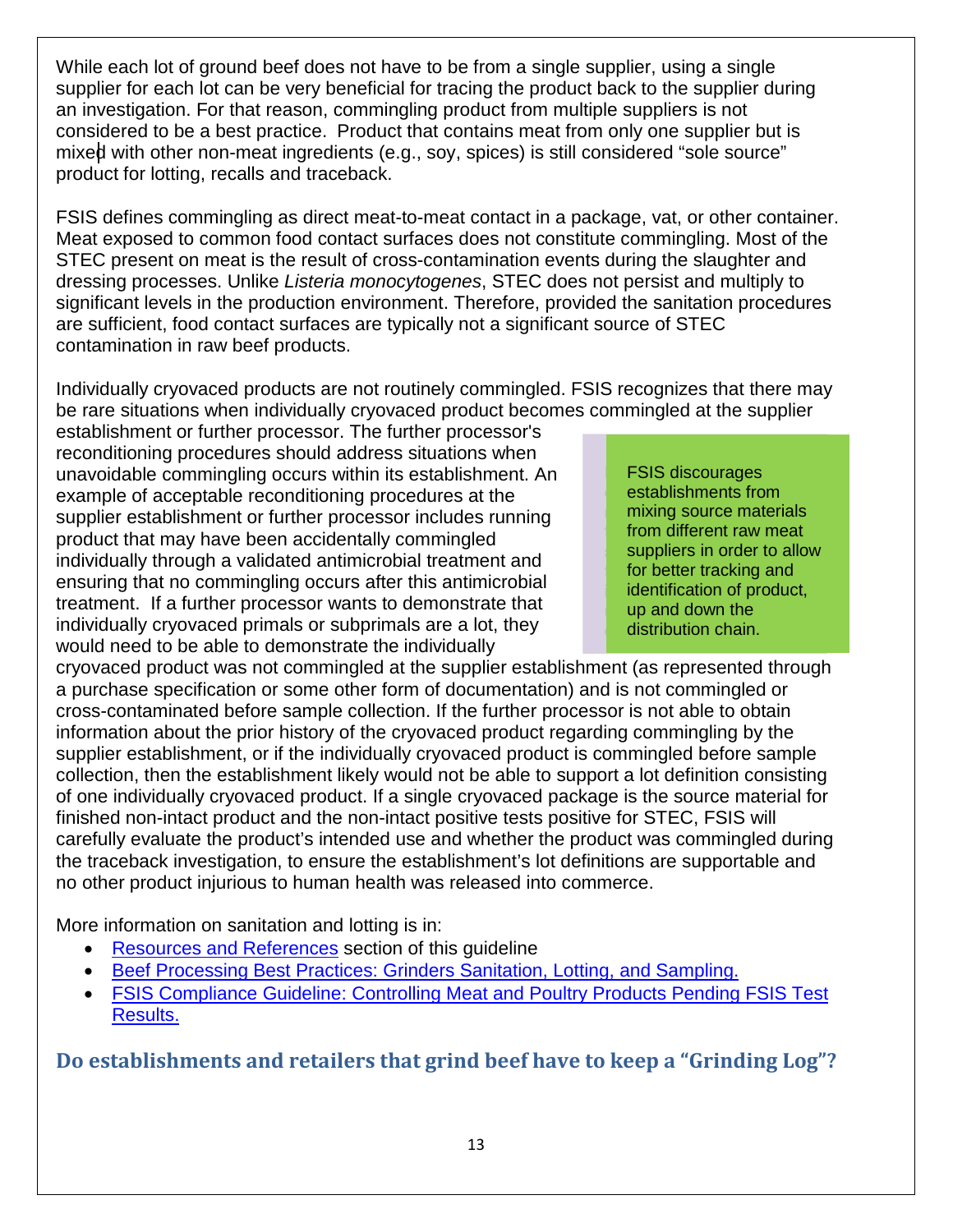As part of any well-designed HACCP system, detailed records are important when documenting the production process. In addition, the regulations require that retailers and establishments that grind or chop beef keep certain records listed below. Records tracking each product lot and its source material(s) can serve a vital public health purpose. When there

is reason to believe products are adulterated or misbranded, FSIS and establishments track affected products up and down the distribution chain to remove them from commerce. These production records can serve as a roadmap to provide the establishment and the Agency with the information necessary to limit the scope of affected product and promptly remove the product from commerce.

In the case of raw ground beef products in official establishments and retail stores, [9 CFR 320.1\(b\)\(4\)\(iii\)](http://www.ecfr.gov/cgi-bin/text-idx?SID=31646de44502e2ee8e01035df04cd100&mc=true&node=se9.2.320_11&rgn=div8) defines a lot as: the amount of raw ground beef produced during particular dates and times, following clean up and until the next clean up, during which the same source materials are used. These production records are necessary for traceback investigation if source material is implicated by positive test results or illness investigations. This lot definition is separate from FSIS sampling of STEC, where, pending test results, official establishments must define and hold the sampled lot on the basis of microbiological independence from other production lots. A "lot" of product,

It is important to keep accurate records that contain all the necessary information to conduct traceback investigations. If the supplier lot number on the received product is missing or not legible, official establishments and retail stores should contact the supplier to obtain that lot number. If no lot number is available, FSIS recommends that the grinder write down any other available supplier material information, such as bar code numbers, invoice numbers, etc.

in the context of microbiological independence, is not necessarily limited to the ground beef produced between cleanings.

FSIS explained in the *Federal Register* [\(80 FR 79231\)](http://www.fsis.usda.gov/wps/wcm/connect/6bb824d5-70ce-4c1d-8801-b18346fa595c/2009-0011F.pdf?MOD=AJPERES), [9 CFR 320.1\(b\)\(4\)](http://www.ecfr.gov/cgi-bin/text-idx?SID=31646de44502e2ee8e01035df04cd100&mc=true&node=se9.2.320_11&rgn=div8) requires all official establishments and retail stores that grind beef for sale in commerce to maintain the following records:

- The unique identifying number of each establishment supplying the materials used to prepare each lot of raw ground beef product;
- All supplier lot numbers and production dates;
- The names of the supplied materials, including beef components and any materials carried over from one production lot to the next;
- The date and time each lot of raw ground beef product is produced; and
- The date and time when grinding equipment and other related food-contact surfaces are cleaned and sanitized.

The above records need to be kept onsite where the product was ground, for at least one year from the grinding date. This rule applies strictly to establishments and retail stores that grind beef. It does not apply to other raw non-intact beef processing (mechanically tenderizing, cubing, injecting, etc.) nor does it apply when ground beef is only portioned or repackaged. This rule only applies to the beef component of the product; it does not apply to any non-meat ingredients added. If the ground product is fully cooked before being sent into commerce and the businesses maintains necessary records for FSIS to verify the final use, FSIS does not enforce these recordkeeping requirements.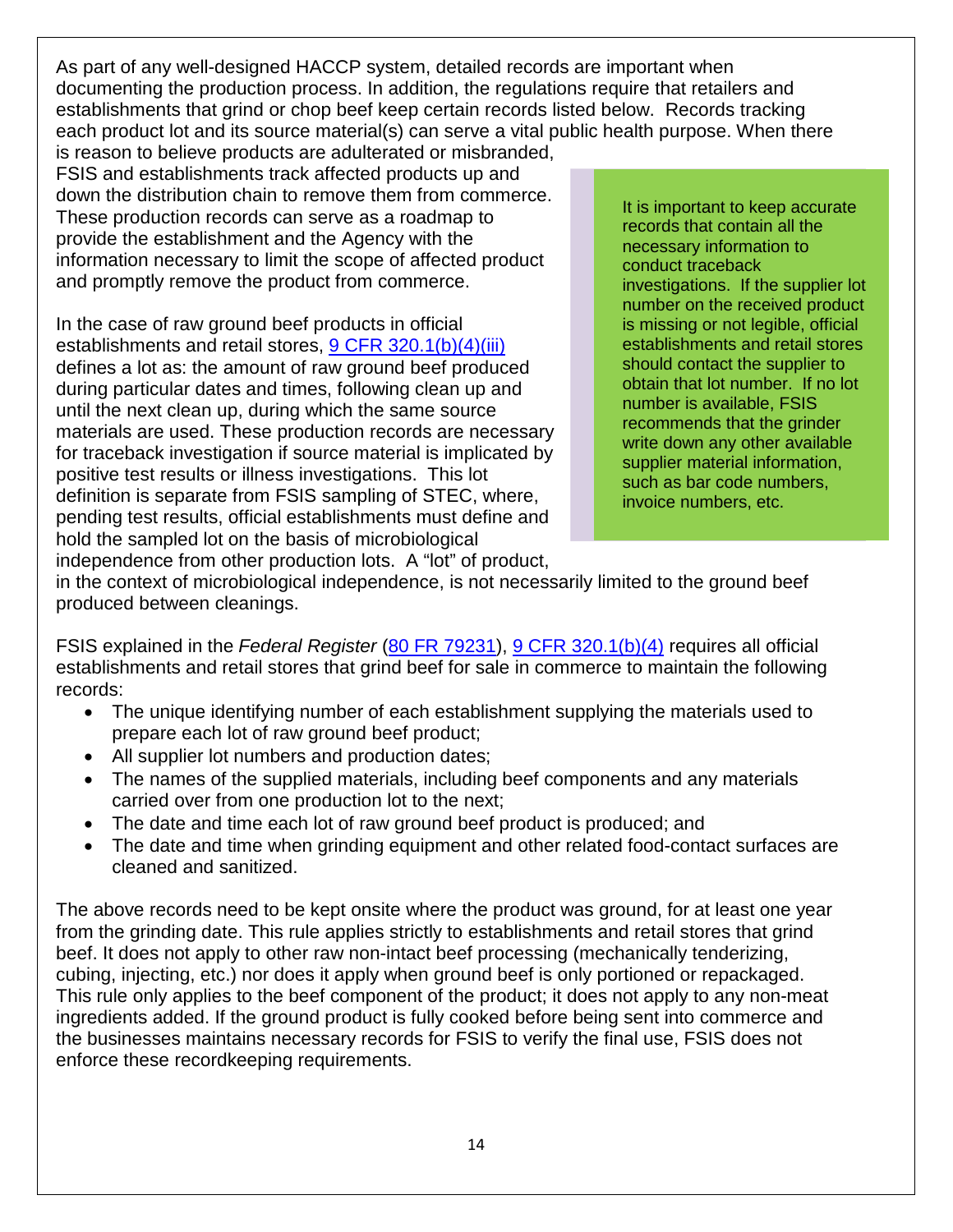Each establishment's production process and lotting system is unique. Detailed records are crucial when attempting to track affected product associated with an outbreak or limit the scope of a recall. The recordkeeping system should be able to track product forward (*from source material, through production, and into the final product produced*) and backwards (*from the final product, back through production, and to the source material used*) throughout the production process. An example of a single-page tracking record is included in [Attachment 2.](#page-25-0) During traceback investigations other non-intact products may be linked to the positive product if there is no evidence of microbiological independence between products. Therefore, FSIS may request that the establishment recall additional product.

# <span id="page-18-0"></span>**How will the new "Grinding Log" rule be verified and enforced?**

FSIS will use different personnel to verify the new requirement, depending on whether the ground beef is produced in an official establishment or in a retail store. When produced in an official establishment, FSIS Inspection Program Personnel (IPP) will verify the official establishment meets these new requirements as part of their routine inspection activities. If IPP find that the establishment failed to maintain the required records, FSIS may issue a noncompliance record (NR), a Letter of Warning, or request the Department of Justice to initiate a civil processing in Federal court to enjoin the defendant from further violations of the applicable law and regulations.

When produced in a retail operation, FSIS Compliance Investigators verify the retail store meets these new requirements as part of their surveillance activities. When Investigators observe recordkeeping violations of the new recordkeeping requirements the Investigators are to inform the management official, designee, owner, or product custodian of the violation, and obtain supporting evidence in accordance with [FSIS Directive](https://www.fsis.usda.gov/wps/wcm/connect/cb9755cc-155b-4da5-a06c-6092dedf3907/8010.3.pdf?MOD=AJPERES) 8010.3, *Procedures for Evidence Collection, Safeguarding and Disposal* and prepare a Report of Investigation for the violation in accordance with [FSIS Directive 8010.4](https://www.fsis.usda.gov/wps/wcm/connect/c71ae1b1-2d4f-4c62-925f-f63aa6b36800/8010.4.pdf?MOD=AJPERES) *Report of Investigation*.

## <span id="page-18-1"></span>**What actions are required in the event of a STEC positive?**

If the product tests presumptive positive on a screening test, only a confirmatory test (culture) method that isolates STEC from the product can be used as an additional test to confirm or negate the presumptive positive test. If the confirmatory test is not conducted, the presumptive positive results will be considered the same as a confirmed positive result. Additional nonconfirmatory testing of the same lot of product is not sufficient to show that the product is not adulterated. For example, if the first screening test is positive for STEC but a second screening test is negative, FSIS still considers the entire lot of product adulterated.

Following the identification of the affected lot, the establishment is required to ensure that no product that is injurious to health or otherwise adulterated enters commerce. Once the lot has been determined to be presumptive positive or positive, adding additional product to the lot only increases the affected lot size and does not provide any microbiological independence. The implemented corrective actions will depend on whether the positive result represents a CCP deviation requiring corrective actions per [9 CFR 417.3\(a\),](http://www.ecfr.gov/cgi-bin/text-idx?SID=2bb777d871325071c090c820a9ebcc4e&mc=true&node=se9.2.417_13&rgn=div8) or the positive result represents an unforeseen hazard requiring corrective actions per [9 CFR 417.3\(b\).](http://www.ecfr.gov/cgi-bin/text-idx?SID=2bb777d871325071c090c820a9ebcc4e&mc=true&node=se9.2.417_13&rgn=div8)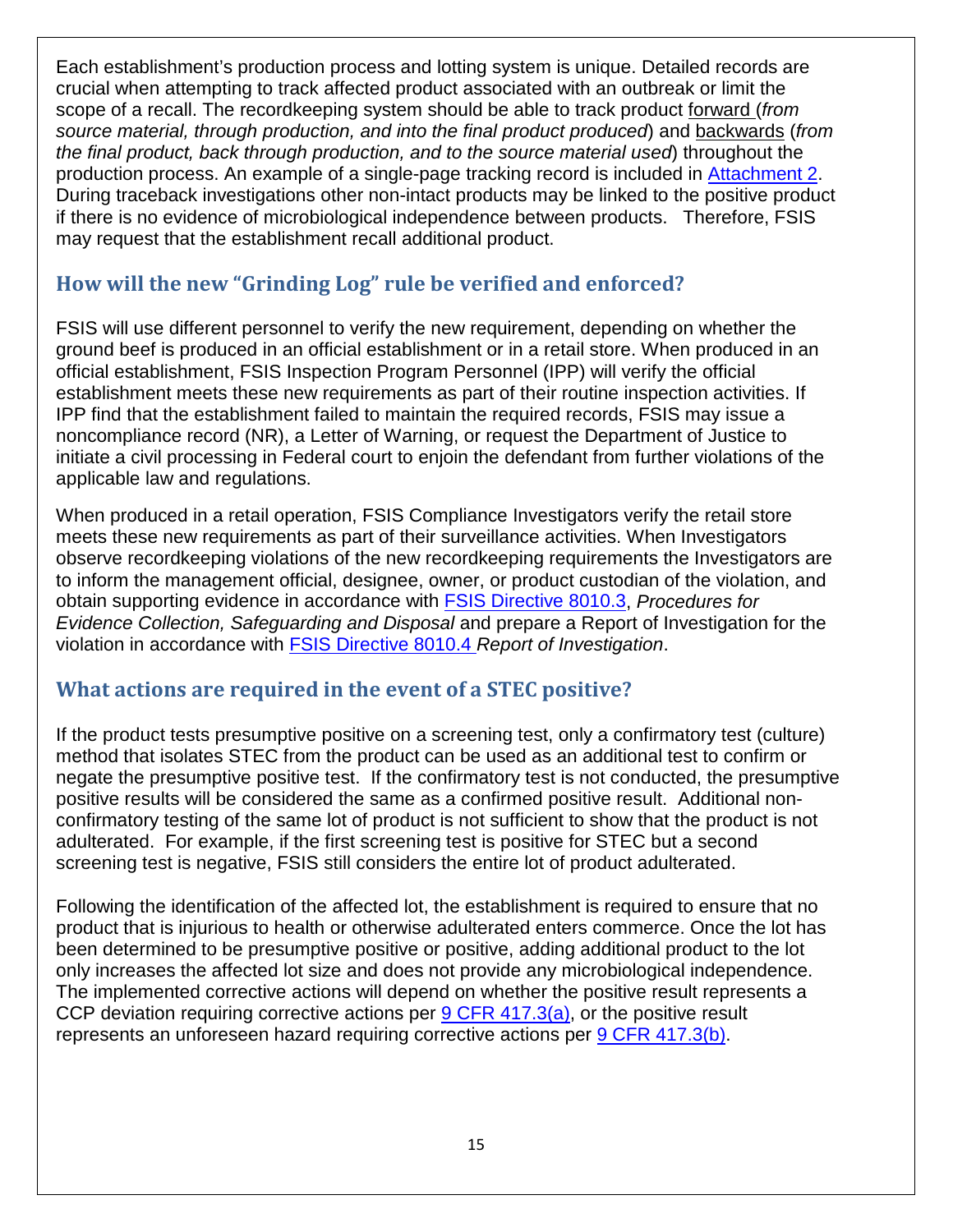Establishments are required to maintain records evidencing proper disposal of beef product that is adulterated because the product is positive or presumptive positive for STEC. Specifically, [9 CFR 417.3](http://www.ecfr.gov/cgi-bin/text-idx?SID=2bb777d871325071c090c820a9ebcc4e&mc=true&node=se9.2.417_13&rgn=div8) requires that establishments take corrective actions and 9 CFR  $417.5(a)(3)$  requires that they maintain records documenting their corrective actions. 9 CFR [417.3\(a\)\(4\) and \(b\)\(3\)](http://www.ecfr.gov/cgi-bin/text-idx?SID=2bb777d871325071c090c820a9ebcc4e&mc=true&node=se9.2.417_13&rgn=div8) require that establishments' corrective actions ensure that no product that is injurious to health or otherwise adulterated enters commerce. As part of preshipment review, [9 CFR 417.5\(c\)](http://www.ecfr.gov/cgi-bin/text-idx?SID=2bb777d871325071c090c820a9ebcc4e&mc=true&node=se9.2.417_15&rgn=div8) requires establishments to review the records associated with the production of adulterated product to ensure corrective actions were taken, including proper disposition of product, before signing the preshipment review. Additionally, if the establishment does not address STEC in its HACCP plan, the positive result represents an unforeseen hazard per [9 CFR 417.3\(b\),](http://www.ecfr.gov/cgi-bin/text-idx?SID=2bb777d871325071c090c820a9ebcc4e&mc=true&node=se9.2.417_13&rgn=div8) and the establishment must perform the required reassessment and make any necessary changes to its HACCP system to ensure that no additional adulterated products are produced. In addition, the establishment needs to address STEC in its HACCP plan as a hazard reasonably likely to occur.

When a positive occurs, the establishment needs to determine the amount of product that is implicated by the positive result. Criteria to support microbiological independence between positive product and other product are explained on [page 12.](#page-15-0) Due to the process used to produce the non-intact product, the pathogen may have already been translocated into the product or comminuted within the product by the time the positive result is received. As a result, the typical options for handling positive STEC products include:

- Cooking the product in-house (at the official establishment that produced it) to a time and temperature combination adequate to eliminate STEC;
- Sending the product to another official establishment to cook the product to a time and temperature adequate to eliminate STEC;
- Sending the product to receive an adequate lethality treatment to eliminate STEC (e.g., High Pressure Processing (HPP) or irradiation);
- Sending the product to a renderer; or
- Sending the product to a landfill operation.

Product that is positive or presumptive positive (and not confirmed negative) for STEC is adulterated and cannot move into commerce until it receives a treatment

Records showing that the positive or presumptive positive product was received by an inspected establishment that ordinarily cooks the product is not sufficient to demonstrate that the product actually received a proper disposition. The establishment that produced the product must obtain records evidencing that the entire lot of product was appropriately processed.

sufficient to destroy the pathogen in an FSIS inspected establishment. If the product is shipped off-site for lethality treatment, the shipping establishment must maintain control of the product until the pathogen is destroyed (under company seals or FSIS form 7350-1). The shipping establishment must receive and maintain sufficient documentation from the receiving establishment that shows each lot of positive product received a lethality treatment.

Product that is positive or presumptive positive for STEC cannot be denatured and sent to a pet food manufacturer. For guidelines on FDA's authorization for salvage of food considered to be adulterated for its intended use by diverting that food to an acceptable animal feed use, access [Sec. 675.200 Diversion of Adulterated Food to Acceptable Animal Feed Use.](http://www.fda.gov/ICECI/ComplianceManuals/CompliancePolicyGuidanceManual/ucm074694.htm)

Any movement of products that tested presumptive positive or positive for pathogens should be under documented company control (such as company seals or FSIS control). If such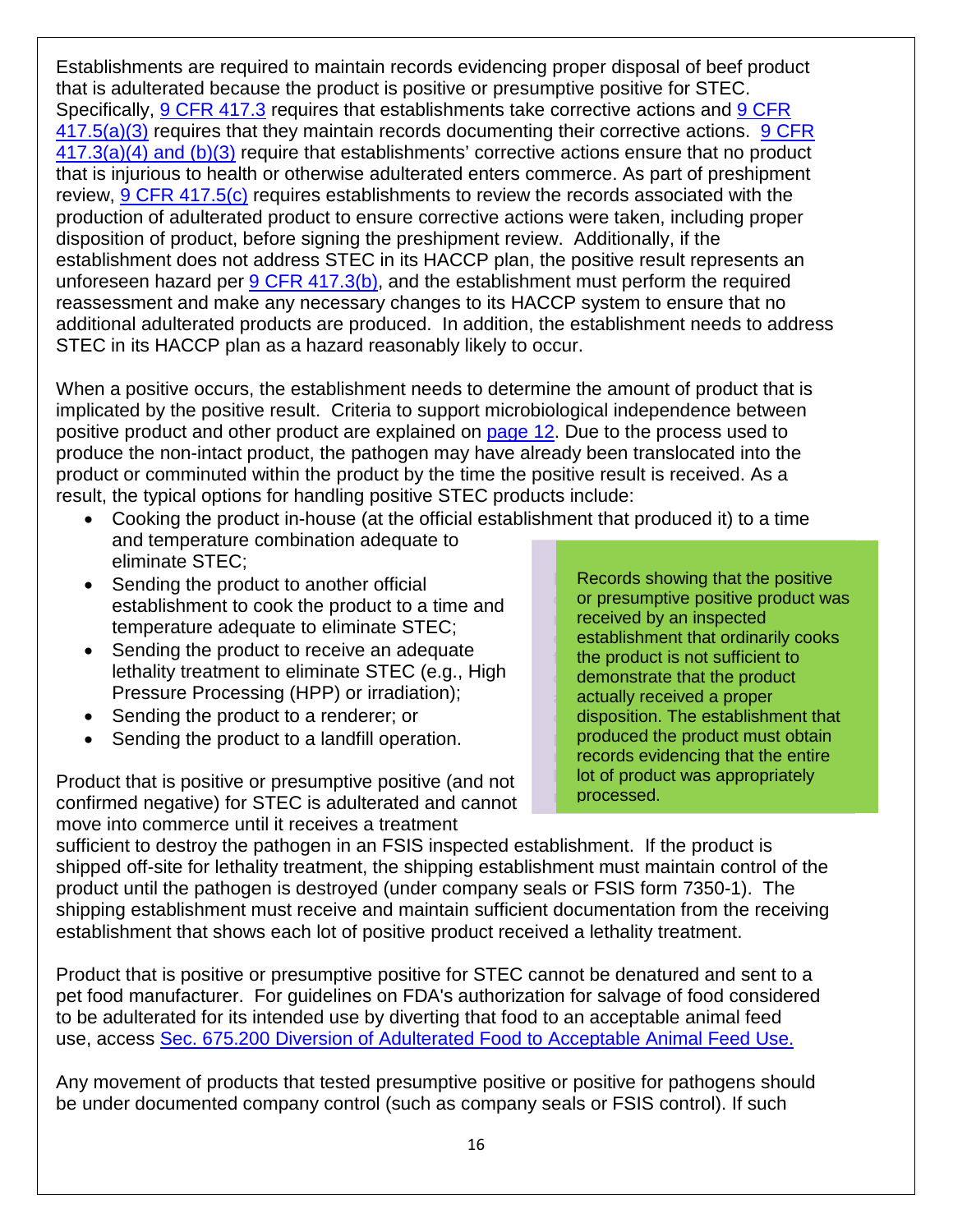product is going to another official establishment, it may move under FSIS control (e.g., under USDA seal or accompanied by FSIS Form 7350-1). Products going to a landfill or off-site renderer need to be denatured before shipment, and include the appropriate controls in place (e.g., seals). Establishments are not to send these products to a broker or independent warehouse facility unless they are able to demonstrate how they control the product when it is at the facility.

Whether positive for STEC or not, it is not appropriate to divert raw non-intact products, products that may be intended for non-intact use, or products with an unknown intended use from an inspected process to a retail exempt process to address STEC. The retail exempt processing requirements of [9](https://www.gpo.gov/fdsys/pkg/CFR-2017-title9-vol2/pdf/CFR-2017-title9-vol2-part303.pdf)  [CFR 303](https://www.gpo.gov/fdsys/pkg/CFR-2017-title9-vol2/pdf/CFR-2017-title9-vol2-part303.pdf) specifies that only inspected and passed product sources are to be used. If the products are not produced by a validated HACCP system to address STEC, the products are not fit for use in retail exempt processing.

# <span id="page-20-0"></span>**Should grinding establishments address lymph nodes?**

Recent publications, cited in the [Resources and References](#page-26-0) section of this guideline, have identified major peripheral lymph nodes (identified below) as a potential source of pathogenic bacteria, including *Salmonella*, for ground beef products. Slaughter and dressing processes and/or typical interventions used to reduce pathogens on carcass surfaces may not be effective at reducing the pathogens, including *Salmonella,* which may be contained within the lymph nodes. Comprehensive systematic control of *Salmonella* should include addressing the potential presence of *Salmonella* from the inclusion of lymph nodes.

Slaughter and processing establishments may want to develop lymph node removal procedures and incorporate them into their HACCP system to ensure the beef products produced do not contain certain lymphatic tissue. Establishments that receive beef products for further processing may want to request documentation, such as an LOG, from their suppliers to support that their suppliers have procedures in place to ensure the removal of lymph nodes that are not incidental to the process. More information on lymph node removal is in:

• [FSIS Compliance Guideline for Minimizing the Risk of Shiga Toxin producing E.coli](https://www.fsis.usda.gov/wps/wcm/connect/1c7b15f7-2815-41d4-9897-2b0502d98429/Compliance-Guideline-STEC-Salmonella-Beef-Slaughter.pdf?MOD=AJPERES)  (STEC) and *Salmonella* [in Beef \(including veal\) Slaughter Operations 2017](https://www.fsis.usda.gov/wps/wcm/connect/1c7b15f7-2815-41d4-9897-2b0502d98429/Compliance-Guideline-STEC-Salmonella-Beef-Slaughter.pdf?MOD=AJPERES)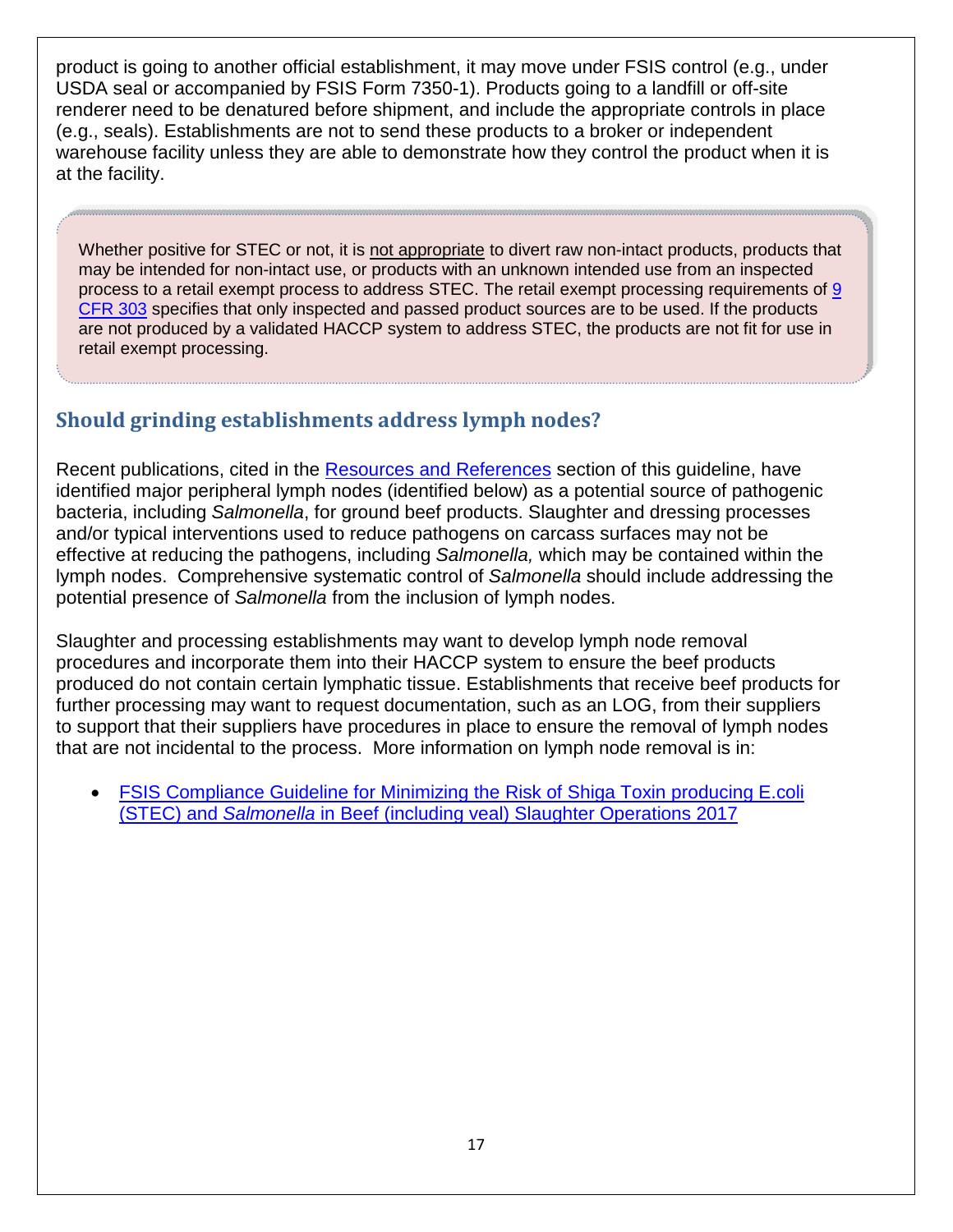### <span id="page-21-0"></span>**Scenarios**

As a whole, this document includes guidance to small and very small establishments for minimizing the risk of STEC in raw non-intact beef operations by covering multiple topics, including: the adulterant status of STEC in beef products; intended use; developing and designing supportable control measures for STEC; and development of ongoing verification measures to ensure STEC is reduced to below detectable levels. The following scenarios cover common HACCP program decisions observed when establishments attempt to address STEC.

**Scenario #1:** *Inadequate use of Purchase Specifications; Letters of Guarantee (LOG) only* A processing establishment receives boxed subprimals from a variety of different establishments through a broker, to produce two non-intact products (i.e., tenderized steaks and ground beef). The boxed beef is received from different slaughter establishments each week based on distributor prices, and the receiving establishment does not have a direct relationship with any of the slaughter establishments. The establishment made the decision that STEC is NRLTO at the receiving step based on the LOG received from each slaughter establishment, updated every 6 months. The establishment is not able to receive a Certificate of Analysis (COA), and is unable to show that any of the product received has ever been tested for STEC, nor does the establishment apply any further interventions to reduce STEC. The establishment samples the finished ground beef six (6) times annually, as outlined in the ongoing verification recommendation for establishments producing <5,000 lb of non-intact beef each week.

*Analysis - The establishment's approach to STEC is inherently flawed because the establishment has failed to appropriately address STEC at the receiving facility. The LOG required by the receiving establishment does not provide adequate support that STEC is below detectable levels in the incoming beef that will be processed into non-intact product. The sampling conducted by the establishment would not be considered adequate verification of the establishment's HACCP system by itself, because the establishment does not have an actual control measure for STEC. Subsequently, the 6 results generated annually would not provide adequate meaningful information about the system's ability to control STEC, because the establishment does not conduct sampling and testing on a lot-by-lot basis. The establishment must request from the supplying establishment evidence that the source materials were tested and found negative for STEC (purchase specifications) or would need to develop and validate its own control measures for STEC (in-house controls), such as lot-by-lot testing of product or application of an antimicrobial treatment. When an actual control is in place, the 6 annual samples could serve as the ongoing verification data necessary to demonstrate the system is functioning as intended. The above HACCP system, as designed, is inadequate to address STEC.*

#### **Scenario #2**: *Non-intact processor not adequately addressing hazards*

A low volume processing establishment (<500 lb weekly) does not slaughter but instead receives boxed beef manufacturing trimmings, along with an LOG and a COA for each lot. In addition, the establishment receives boxed beef primals, and produces various steaks, roasts, and bench trimmings to fill daily orders. The establishment is unable to receive COAs for the primal products (indicating that they are not intended by the supplier for non-intact use). In the grinding operation, the establishment combines the two types of trimmings and samples the finished ground beef 6 times annually.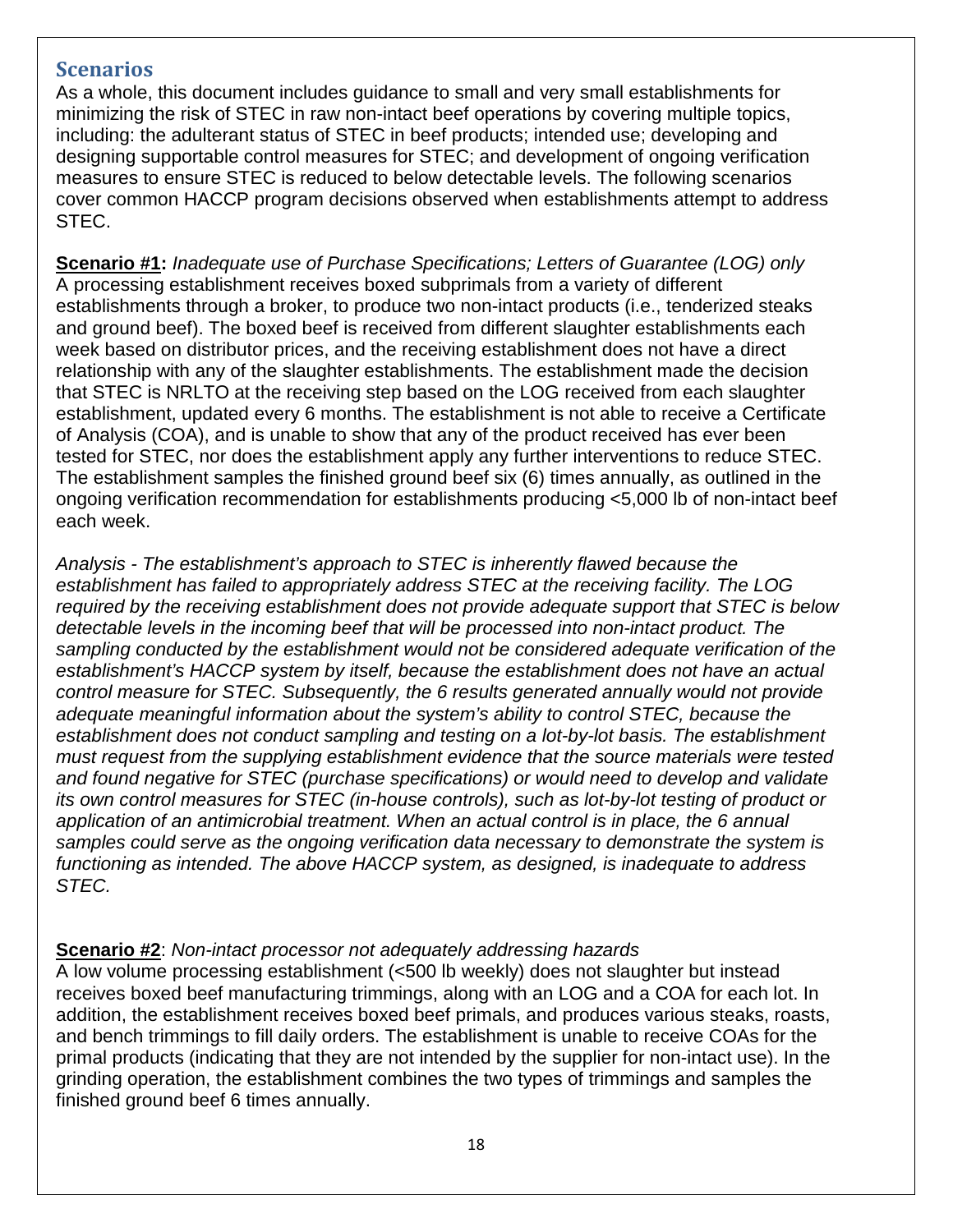*Analysis - In this instance the establishment has adequately addressed STEC in the purchased trimmings; the establishment maintains an LOG, receives a COA for each lot, and conducts product sampling and testing as part of its ongoing verification. However, the establishment has not adequately addressed STEC in the bench trimmings created from the primals received. That is because the establishment has changed the intended use of the product, but not applied additional controls for STEC to the product. The establishment must request from the supplying establishment evidence that the primal source materials were tested and found negative for STEC (purchase specifications) or would need to develop and validate its own control measures for STEC (in-house controls), such as lot-by-lot testing of product or application of an antimicrobial treatment. When an actual control is in place, the 6 annual samples could serve as the ongoing verification data necessary to demonstrate the system is functioning as intended. The above HACCP system, as designed, is inadequate to address STEC.*

#### **Scenario #3**: *Slaughter-Processing Operation – Self-Supplier Only*

A beef slaughter-processing establishment slaughters 5-10 cattle each week and produces various raw intact and raw non-intact beef products (including ground beef and vacuummarinated steaks), per customer orders. The establishment uses sanitary dressing procedures to limit cross-contamination during slaughter, monitors carcasses for dressing failures, implements a zero tolerance examination CCP for fecal control, and applies a validated antimicrobial treatment at a CCP to reduce STEC to below detectable levels on the carcass before chilling, and maintains the product at temperatures that inhibit pathogen outgrowth. The establishment collects trim samples at the recommended quarterly frequency (6 samples annually) as part of its ongoing verification. No outside beef is received or processed into nonintact product.

*Analysis - In this example, the establishment uses a systematic approach to address STEC in the Slaughter HACCP plan by using measures to prevent carcass contamination, conduct zero tolerance examinations of carcasses for contamination, and reduce STEC with an antimicrobial treatment. Proper cold chain management following slaughter would support that STEC outgrowth would be prevented. The ongoing verification sampling would provide adequate support that the Slaughter HACCP plan and temperature controls are functioning as intended to reduce STEC to below detectable levels in the raw non-intact beef products.*

#### **Scenario #4**: *Tested product without lot-by-lot COA*

A small establishment receives 2,000 lb. of coarse ground beef daily to produce various ground beef products and beef patties. The program requires an LOG from each supplier that describes the controls in place for STEC, including one or more validated treatments and product sampling. The receiving establishment is not able to receive a traditional "lot-by-lot" COA, but does maintain the LOG and shipping invoices or other similar support documents, stating that each lot of product was produced from negative lots of beef trim. The documents include the sampling and testing method, amount analyzed, and a description of how the test results show STEC has been reduced below detectable levels in the product received. The receiving establishment conducts ongoing verification sampling of the finished product at the "every two months" frequency (total of 9 samples annually) to verify the purchase specifications. The establishment has a CCP in place to prevent growth by maintaining proper product temperature during processing and storage.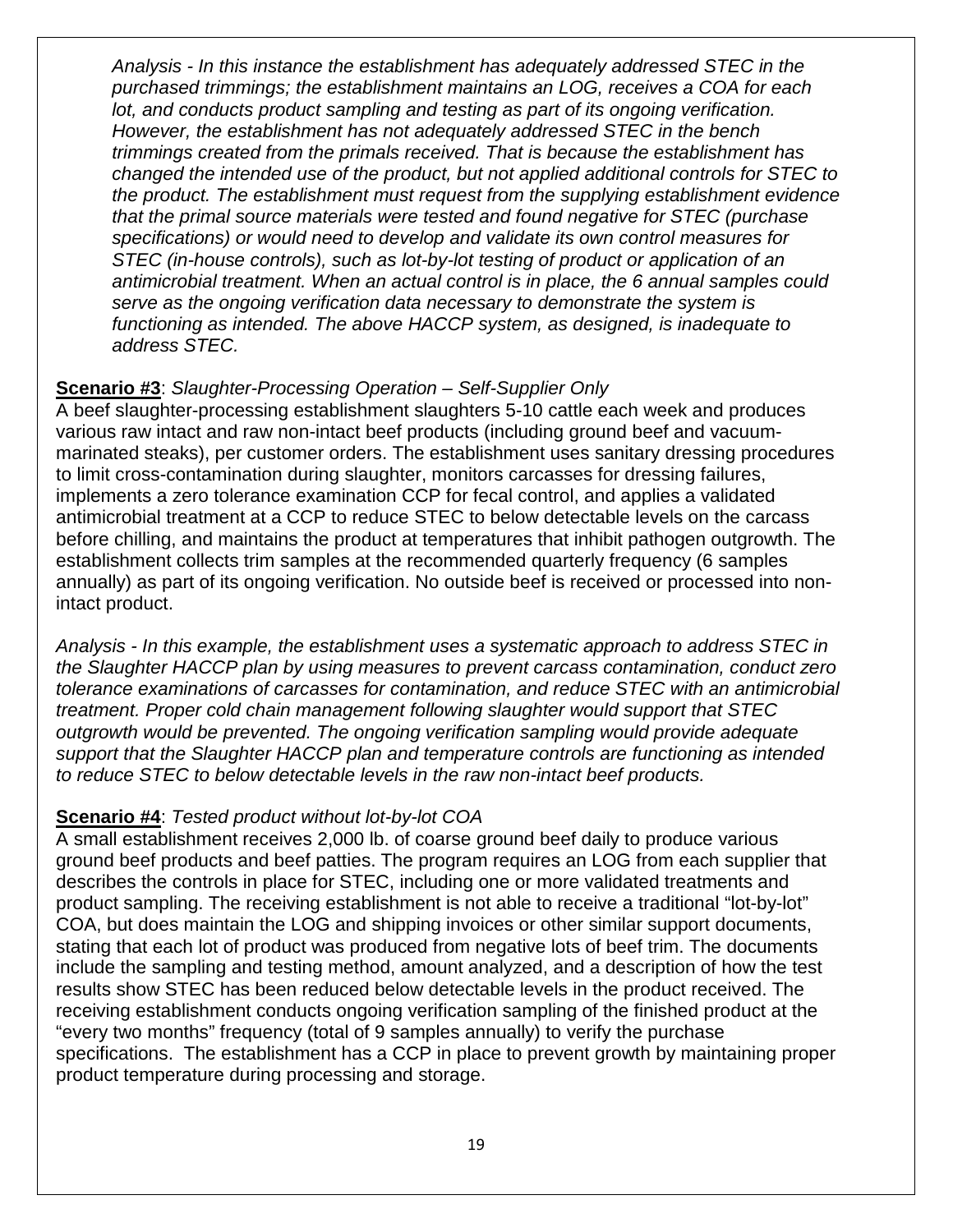*Analysis - The receiving establishment is able to obtain a LOG, but is unable to obtain a traditional "lot-by-lot" COA. However, the receiving establishment is able to gain knowledge of the supplier's slaughter process, STEC controls, and is able to gain an understanding of the supplier's test-and-hold procedures and maintains such supporting documentation (e.g., statement on the invoice or other document on file). The receiving establishment is able to show that the product received was derived from tested negative source materials, and it has received specific information concerning each lot of incoming product that is equivalent to a lotby-lot COA. This information provides the receiving establishment with necessary support that STEC is reduced to below detectable levels in the products received. The ongoing verification sampling results (9 samples annually) provide adequate ongoing verification to show the program is functioning as intended and continues to reduce STEC to below detectable levels in the raw non-intact beef products. In addition, the establishment has a CCP in place to effectively address cold chain maintenance of the product. The above HACCP system is adequate.*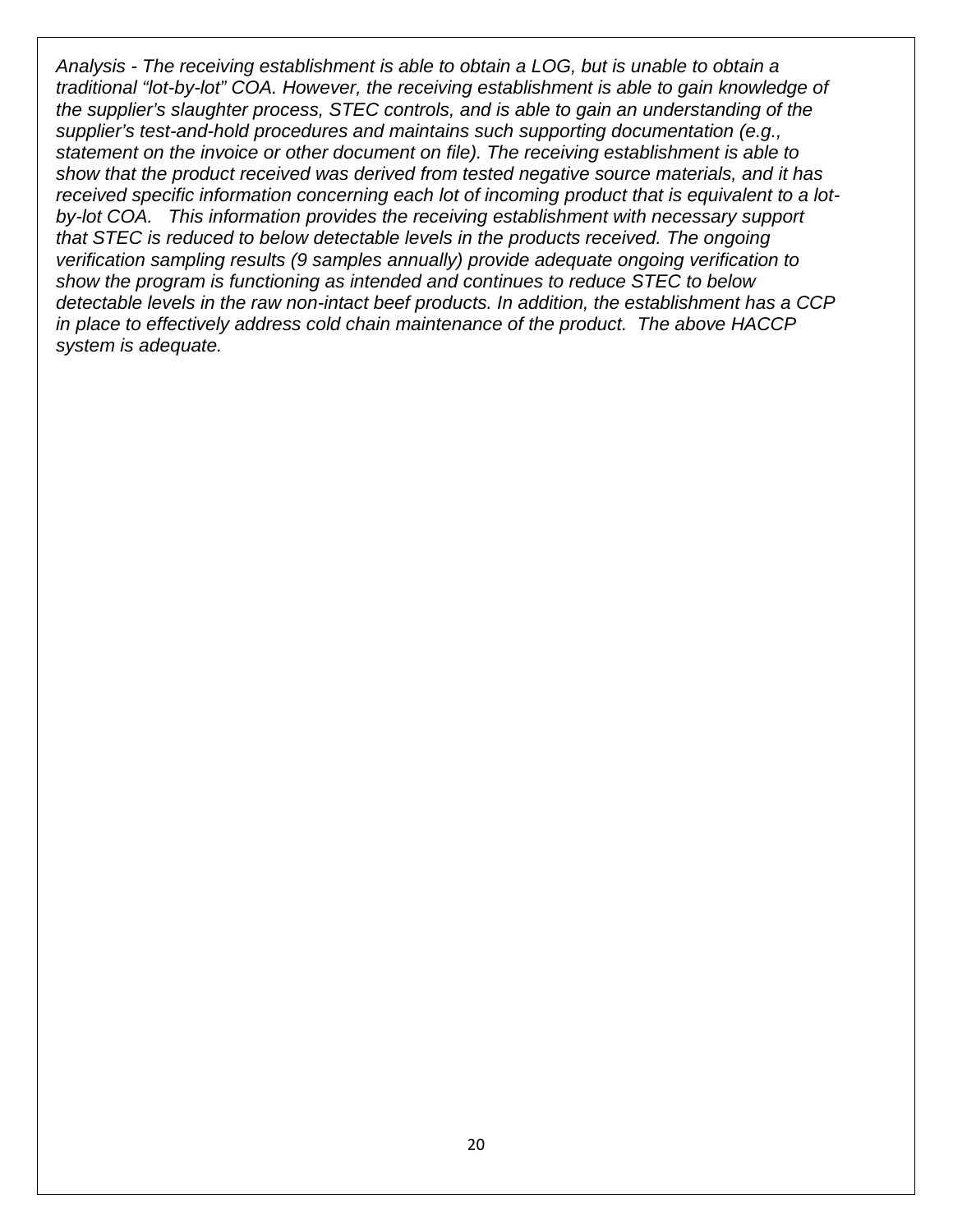#### <span id="page-24-0"></span>Attachment 1 – STEC Decision-Making Flow Chart Guide

This flow chart can be used as the framework to understand how the source materials, control measures, and ongoing verification work together to ensure the HACCP system functions as intended to prevent or control STEC to below detectable levels in the products produced. Typically, changes from the flow diagram or supplying a "no" answer with no further options indicates a flaw in the HACCP system. It is acceptable to follow different pathways for different source materials and different non-intact products produced, so long all source materials used and every non-intact beef product produced is accounted for within the HACCP system. In addition to the below control measures and ongoing verification, the appropriate temperature controls must be in place throughout the process to ensure STEC does not grow from a non-detectable level to a detectable level.

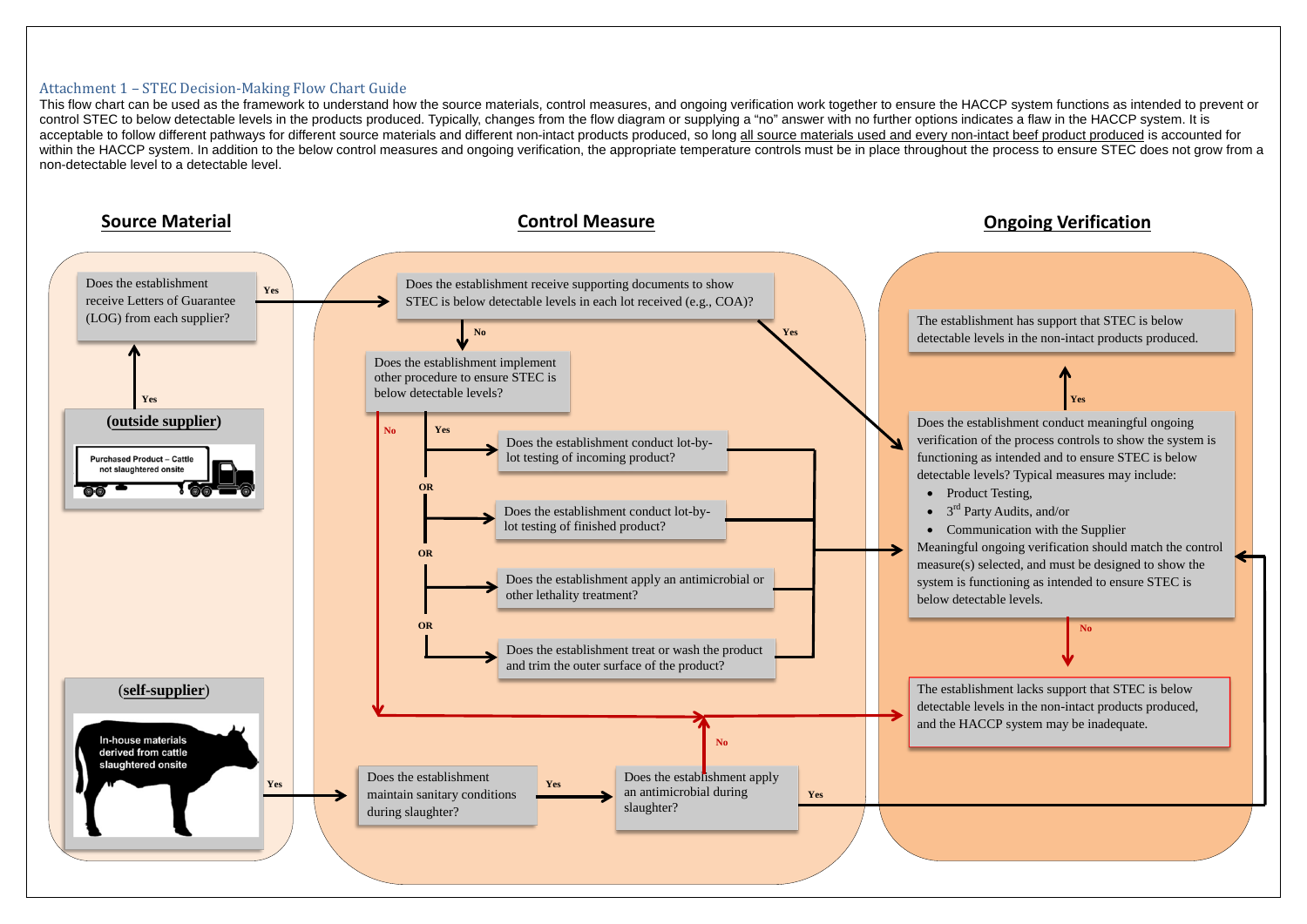## Attachment 2 – Grinder's Log

This log template is designed to track the source materials used, the products produced, and any microbiological independence between lots. Establishments are encouraged to use the below template as a guide, and include any additional information to the record to fit their unique production processes.

<span id="page-25-0"></span>

| <b>NEW WAVE STORE</b>                          |                                                                             |                                                                              |                                                        |                                                                    |          |  |  |
|------------------------------------------------|-----------------------------------------------------------------------------|------------------------------------------------------------------------------|--------------------------------------------------------|--------------------------------------------------------------------|----------|--|--|
| 123 Main Street                                |                                                                             |                                                                              |                                                        |                                                                    |          |  |  |
| Anytown, USA, Zip Code                         |                                                                             |                                                                              |                                                        |                                                                    |          |  |  |
| FRESH GROUND BEEF PRODUCTION LOG/TRACKING LIST |                                                                             |                                                                              |                                                        |                                                                    |          |  |  |
|                                                |                                                                             |                                                                              |                                                        |                                                                    |          |  |  |
| Date and Time of<br>Grind                      | Manufacturer Name of<br>Source Material Used for<br><b>Product Produced</b> | Supplier Lot #s, Product<br>Code and/or Pack Date of<br>Source Material Used | Est. Number(s) of Est.<br>providing source<br>material | Date and Time Grinder<br>and Related FCSs Cleaned<br>and Sanitized | Comments |  |  |
|                                                |                                                                             |                                                                              |                                                        |                                                                    |          |  |  |
|                                                |                                                                             |                                                                              |                                                        |                                                                    |          |  |  |
|                                                |                                                                             |                                                                              |                                                        |                                                                    |          |  |  |
|                                                |                                                                             |                                                                              |                                                        |                                                                    |          |  |  |
|                                                |                                                                             |                                                                              |                                                        |                                                                    |          |  |  |
| Signature of Store Management Reviewer<br>Date |                                                                             |                                                                              |                                                        |                                                                    |          |  |  |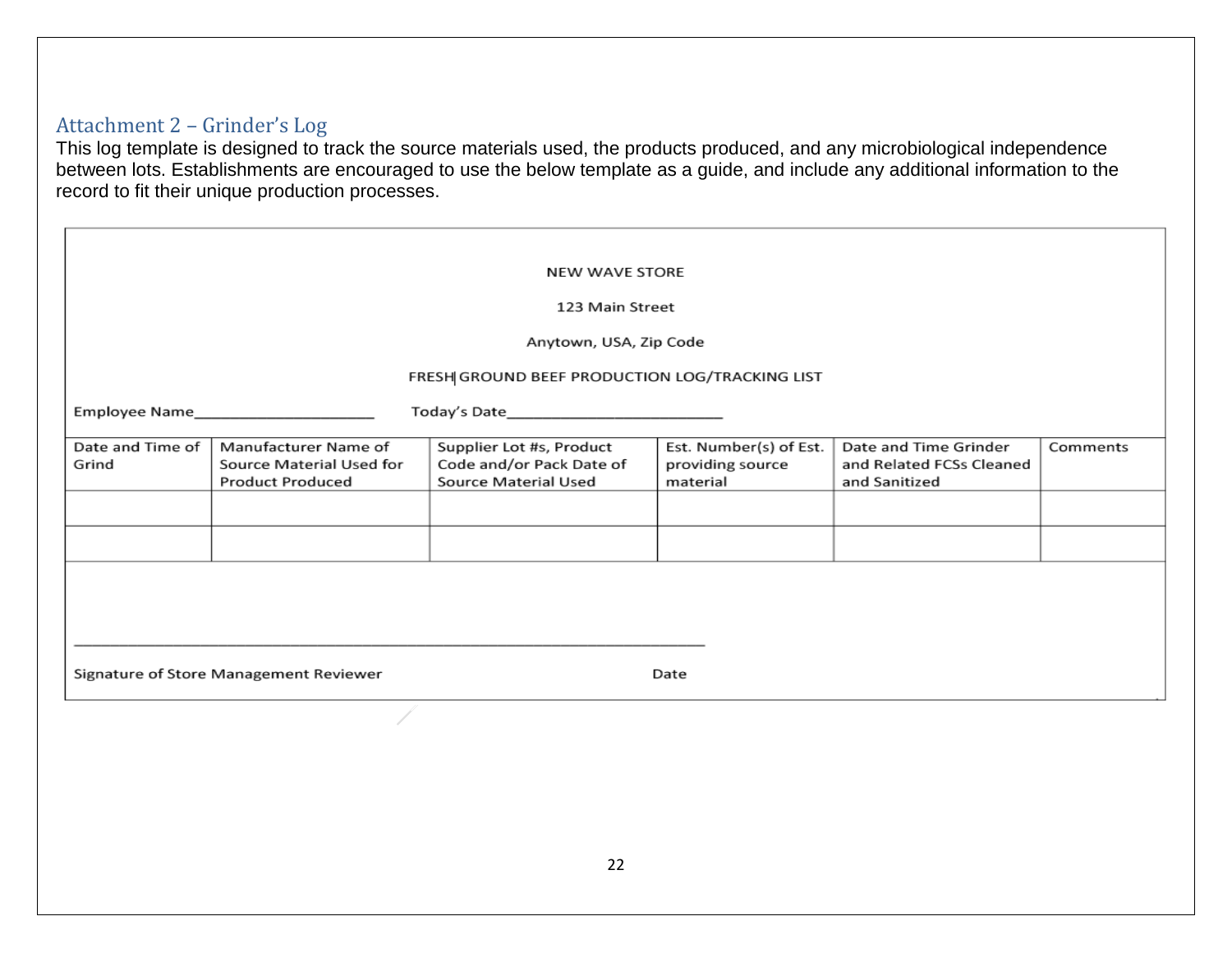## <span id="page-26-0"></span>**Resources and References**

Below is a list of published studies and reference materials that may be useful for small and very small establishments when developing STEC preventive measures. The list includes various reference materials outlining industry best practices for beef operations, and numerous publications on antimicrobial treatments common to industry. FSIS does not approve or recommend any one particular antimicrobial treatment over another. Under the HACCP regulations, establishment are required to select the antimicrobial treatment or treatments that best fits the establishment's unique operations, identify the critical factors applicable to the production process, and implement the treatment in a manner consistent with the support.

#### Organic acids

- oGeornaras, I, Yang, H, Moschonas, G, Munnelly, MC, Belk, KE, Nightingale, KK, Woerner, DR, Smith, GC, and Sofos, JN. 2012. Efficacy of chemical interventions against *Escherichia coli* O157:H7 and multidrug-resistant and antibiotic-Susceptible *Salmonella* on inoculated beef trimmings. J. Food Prot. 75: 1960-1967.
- oSchmidt, JW, Bosilevac, JM, Kalchayanand, N, Wang, R, Wheeler, TL, and Koohmaraie, M. 2014. Immersion in antimicrobial solutions reduces *Salmonella enterica* and Shiga toxinproducing *Escherichia coli* on Beef cheek meat. J. Food Prot. 77: 538-548
- oWheeler, T. L., Kalchayanand, N., and Bosilevac, J.M. (2014) Pre- and post-harvest interventions to reduce pathogen contamination in the U.S. beef industry. Meat Science. 98: 372-382.
- oWolf, M. J., Miller, M. F., Parks, A.R., Loneragan, G. H., Garmyn, A. J., Thompson, L. D., Echeverry, A., and Brashears, M. M. 2012. Validation comparing the effectiveness of a lactic acid dip with a lactic acid spray for reducing *Escherichia coli* O157:H7, *Salmonella*, and Non-O157 Shiga toxigenic *Escherichia coli* on beef trim and ground beef. J. Food Prot. 75: 1968- 1973.

#### Oxidizer antimicrobials

oPenney, N., Bigwood, T, Barea, H., Bulford, D. LeRoux, G, Cook, R., Jarvis, G., Brightwell, G. 2007. Efficacy of peroxyacetic acid formulation as an anti-microbial intervention to reduce levels of inoculated *Escherichia coli* O157:H7 on external carcass surfaces of boned beef and veal. J. Food Prot. 70: 200-203.

#### Hide-on carcass wash:

- o Schmidt, J. W., R. Want, N. Kalchayanand, T. Wheeler, and M. Koohmaraie. 2012. Efficacy of hypobromous acid as a hide-on carcass antimicrobial intervention. *J. Food Prot. 7*5(5):955-958.
- oBosilevac, J. M., X. Nou, M. S. Osborn, D. M. Allen, and M. Koohmaraie. 2005. Development and evaluation of an on-line hide decontamination procedure for use in a commercial beef processing plant. *J. Food Prot.* 68:265–272.
- oArthur, T. M., J. M. Bosilevac, D. M. Brichta-Harhay, N. Kalchayanand, S.D. Shackelford, T.L. Wheeler, and M. Koohmaraie. 2006. Effects of a Minimal Hide Wash Cabinet on the Levels and Prevalence of *Escherichia coli* O157:H7 and Salmonella on the Hides of Beef Cattle at Slaughter *J. Food Prot*. 70: 1076–79.

#### Steam vacuum systems:

oKochevar, S. L., J. N. Sofos, R. R. Bolin, J. O. Reagan, G. C. Smith. 1997. Steam Vacuuming as a Pre-Evisceration Intervention to Decontaminate Beef Carcasses*. J. Food*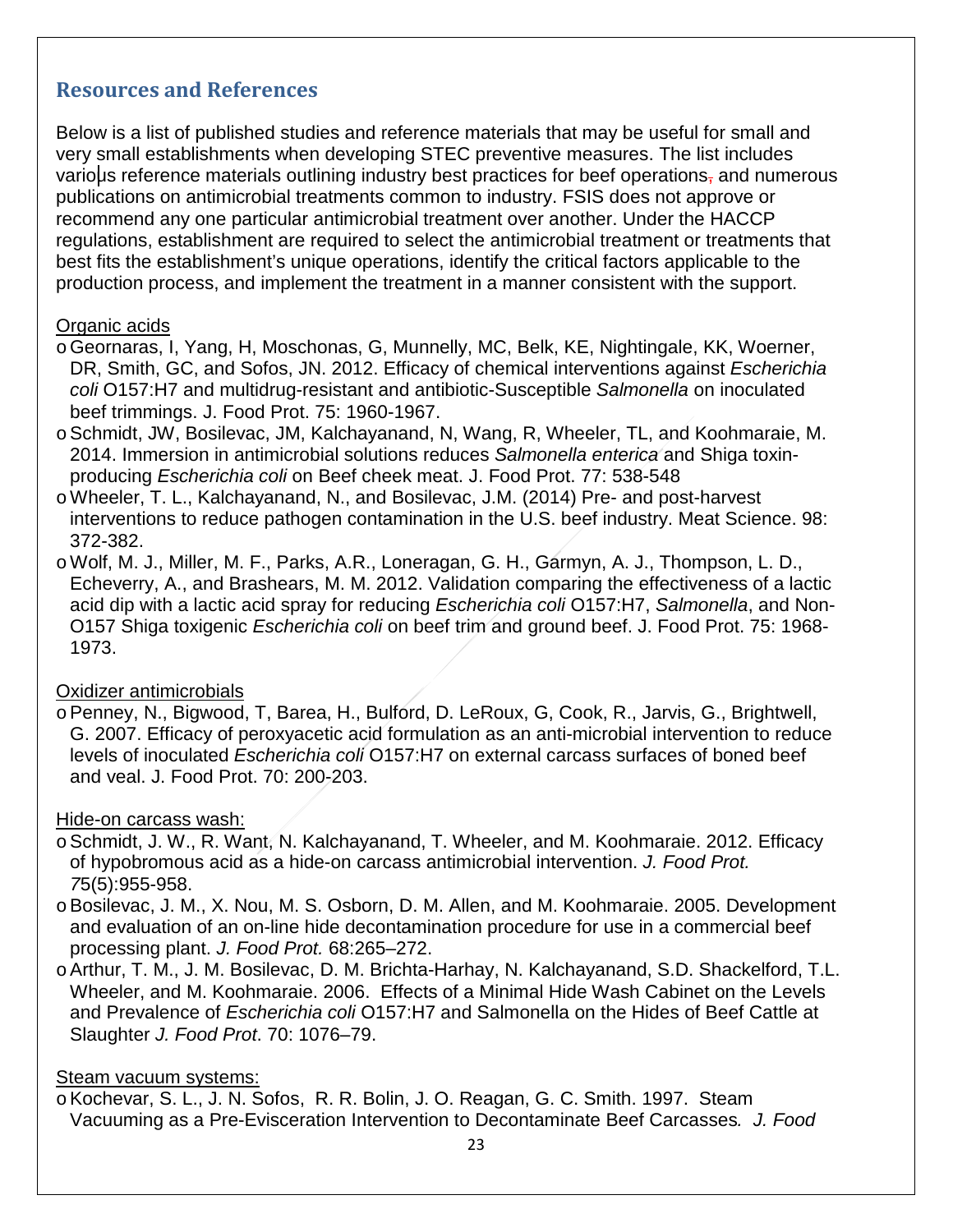*Prot*. 60: 107-113.

o Castillo, A., L. M. Lucia, K. J. Goodson, J. W. Savell, and G. R. Acuff. 1999. Decontamination of beef carcass surface tissue by steam vacuuming alone and combined with hot water and lactic acid sprays. *J. Food Prot.* 62(2), 146-151.

### Organic acid Rinses:

- oGastillo, A, L. M. Lucia, K. J. Goodson, J. W. Savell, G.R. Acuff. 1998. Comparison of Water Washing, Trimming, and combined Hot Water and Lactic Acid Treatment for Reducing Bacteria of Fecal Origin on Beef Carcasses. *J. Food Prot.* 61: 823-828.
- o Hardin, M.D., G. R. Acuff, G.R., L. M. Lucia, J. S. Oman, and J. W. Savell. 1995. Comparison of Methods for Decontamination from Beef Carcass Surfaces. *J. Food Prot*. 58: 368-374.
- o Delmore, R.J., J. N. Sofos, G. R. Schmidt, K. E. Belk, W. R. Lloyd, G. C. Smith. 2000. Interventions to Reduce Microbiological Contamination of Beef Variety Meats. *J. Food Prot.* 63: 44-50.
- oBosilevac, J. M., X. Nou, G. A. Barkocy-Gallagher, T. M. Arthur, and M. Koohmaraie. 2006. Treatments using hot water instead of lactic acid reduce levels of aerobic bacteria and Enterobacteriaceae and reduce the prevalence of *Escherichia coli* O157: H7 on preevisceration beef carcasses. *J. Food Prot. 69*(8), 1808-1813.
- oKalchayanand, N., T. M. Arthur, J. M. Bosilevac, D. M. Brichta-Harhay, M. N. Guerini, S. D. Shackelford, T. L. Wheeler, and M. Koohmaraie. 2009. Effectiveness of 1,3-Dibromo-5,5 Dimethylhydantoin on reduction of *Escherichia coli* O157:H7- and *Salmonella*-inoculated fresh meat. *J. Food Prot*. 72(1): 151-456.

## Hot water rinses:

- o Castillo, A., L. M. Lucia, K. J. Goodson, J. W. Savell, G. R. Acuff. 1998. Comparison of Water Wash, Trimming, and Combined Hot Water and Lactic Acid Treatments for Reducing Bacteria of Fecal Origin on Beef Carcasses. *J. Food Prot*. 61: 823-828.
- oBosilevac, J. M., X. Nou, G. A. Barkocy-Gallagher, T. M. Arthur, and M. Koohmaraie. 2006. Treatments using hot water instead of lactic acid reduce levels of aerobic bacteria and Enterobacteriaceae and reduce the prevalence of *Escherichia coli* O157: H7 on preevisceration beef carcasses. *J. Food Prot. 69*(8), 1808-1813.
- oSmith M. G. 1992. Destruction of bacteria on fresh meat by hot water, *Epidemiol. Infect*. 109: 491-496
- oKalchayanand, N., T. M. Arthur, J. M. Bosilevac, D. M. Brichta-Harhay, M. N. Guerini, R. T. L. Wheeler, and M. Koohmaraie. 2008. Evaluation of Various Antimicrobial Interventions for the Reduction of *Escherichia coli* O157:H7 on Bovine Heads during Processing, *J. Food Prot*., 71(3):621–624.

## Steam pasteurization:

- o Davey, K. R. and M.G. Smith. 1989 A laboratory evaluation of a novel hot water cabinet for the decontamination of sides of beef. *Int. J. Food Sci Tech.* 24: 305-316.
- o Dorsa, W.J., C. N. Cutter, G. R. Sirgusa, and M. Koohmaraie. 1996. Microbial Decontamination of Beef and Sheep carcasses by Steam, Hot water Spray Washes, and a Steam-vacuum Sanitizer. *J. Food Prot*. 59: 127-135.
- oAMI Lethality model, demonstrating lethality at 160°F at carcass surface.
- o Nutsch, A. L., R. K. Phebus, M. J. Riemann, J. S. Kotrola, R. C. Wilson, J. E. Boyer, and T.L. Brown. 1998. Steam pasteurization of commercially slaughtered beef carcasses: evaluation of bacterial populations at five anatomical locations. *J. Food Prot*. 61:571-577.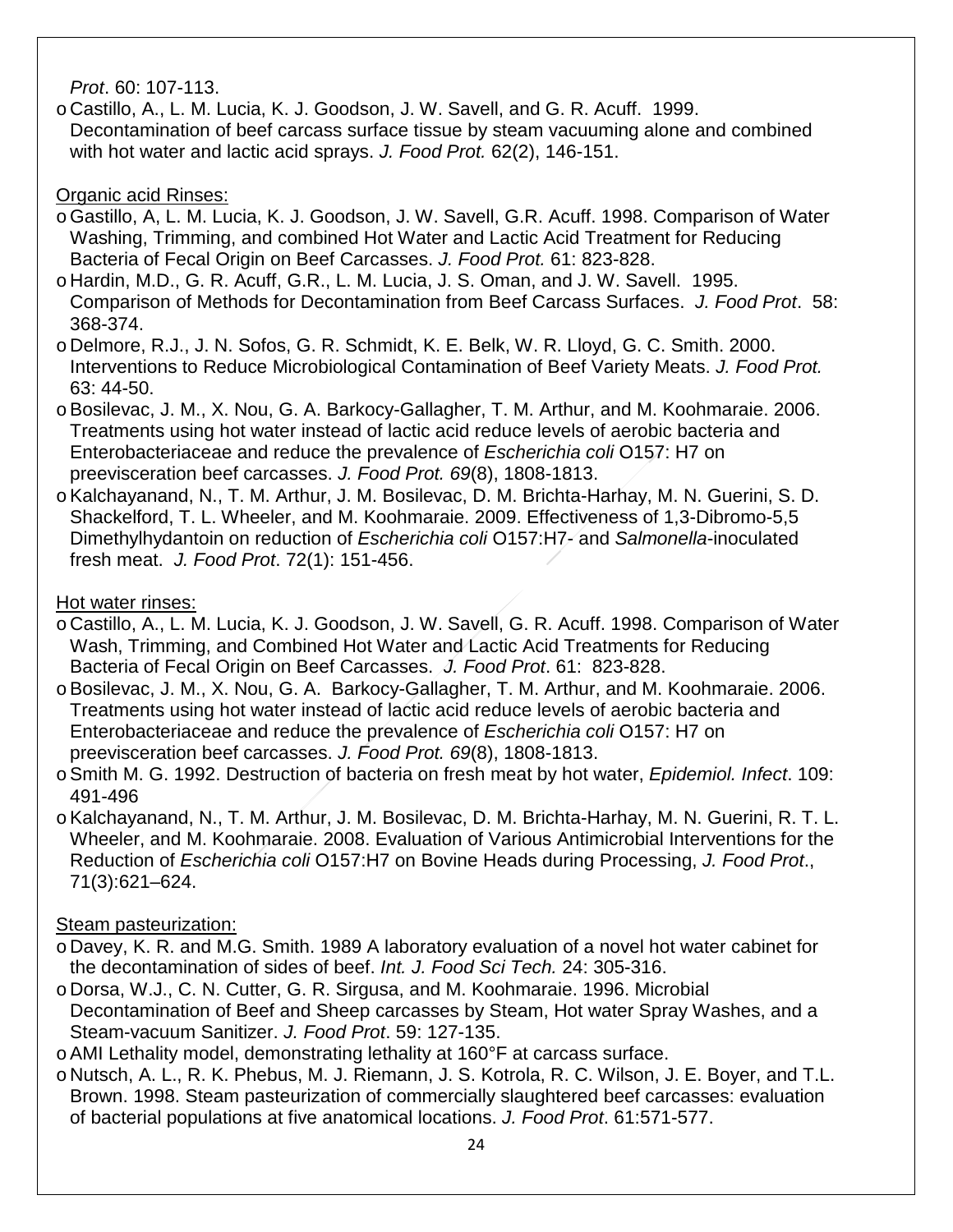o Nutsch, A. L., R. K. Phebus, M. J. Riemann, D. E. Schafer, J. E. Boyer, R. C. Wilson, J. D. Leising, and C. L. Kastner. 1997. Evaluation of a Steam Pasteurization Process in a Commercial Beef Facility. *J. Food Prot*. 60:485-492.

#### Electrolyzed oxidizing (EO) water

- o Hsu, SY. 2005. Effects of flow rate, temperature and salt concentration on chemical and physical properties of electrolyzed oxidizing water. J. Food Eng. 66: 171-176.
- o Huang, YR, Hung, YC, Hsu, SY, Huang, YW. Amd Hwang, DF. 2008. Application of electrolyzed water in the food industry. Food Control. 19:329-345.
- oJadega, R, and Hung, Y. 2013. Influence of nalidixic acid adaptation on sensitivity of various Shiga toxin-producing *Escherichia coli* to EO water treatment. Food Science and Technology. 54: 298-301.

### High Pressure Processing (HPP)

- oAlpas, H, Kalchayanand, N, Bozoglu, F, and Ray, B. 2000. Interactions of high hydrostatic pressure, pressurization temperature and pH on death and injury of pressure-resistant and pressure-sensitive strains of foodborne pathogens. 60: 33-42.
- oBlack, E.P., K.A. Hirneisen, D.G. Hoover, and K.E. Kniel. 2010. Fate of *Escherichia coli* O157:H7 in ground beef following high-pressure processing and freezing. J. App. Microbiol. 108: 1352-1360.
- oBulut, S. 2014. The effects of high-pressure processing at low and subzero temperatures on inactivation of microorganisms in frozen and unfrozen beef mince inoculated with *Escherichia coli* strain ATCC 25922. Food and Bioprocess Technology. 1-12.
- o Ma, H., D.A. Ledward. 2013. High pressure processing of fresh meat Is it worth it? Meat Science. 95: 897-903.
- o Mackey, B.M., Forestiere, K. and Isaacs, N.S. 1995. Factors affecting the resistance of *Listeria monocytogenes* to high hydrostatic pressure. Food Biotechnol. 9: 1-11.
- o Moussa, M., Perrier-Cornet, J.M., and Gervais, P. 2007. Damage in *Escherichia coli* cells treated with a combination of high hydrostatic pressure and subzero temperature. App. Environ. Microbiol. 73: 6508-6518.
- oShigehisa, T., Ohmori, T., Saito, A., Taji, S . and Hayashi, R. 1991. Effects of high hydrostatic pressure on characteristics of pork slurries and inactivation of microorganisms associated with meat and meat products. Intern. J. Food Microbiol. 12: 207-216.

Lymph Nodes

- oArthur, T. M., D. M. Brichta-Harhay, J. M. Bosilevac, M. N. Guerini, N. Kalchayanand, J. E. Wells, S. D. Shackelford, T. L. Wheeler, and M. Koohmaraie. 2008. Prevalence and Characterization of *Salmonella* in Bovine Lymph Nodes Potentially Destined for Use in Ground Beef. *J. Food Prot.* 71:1685-1688.
- o Haneklaus, A. N., K. B. Harris, D. B. Griffin, T. S. Edrington, L. M. Lucia, and J. W. Savell. 2012. *Salmonella* Prevalence in Bovine Lymph Nodes Differs among Feedyards. J. Food Prot. 75:1131-1133.
- oBrown, T. R., T. S. Edgrington, G. H. Loneragan, D. L. Hanson, K. Malin, J. J. Ison, and D. J. Nisbet. 2015. Investigation into Possible Differences in *Salmonella* Prevalence in the Peripheral Lymph Nodes of Cattle Derived from Distinct Production Systems and of Different Breed Types. J. Food Prot. 78:2081-2084.